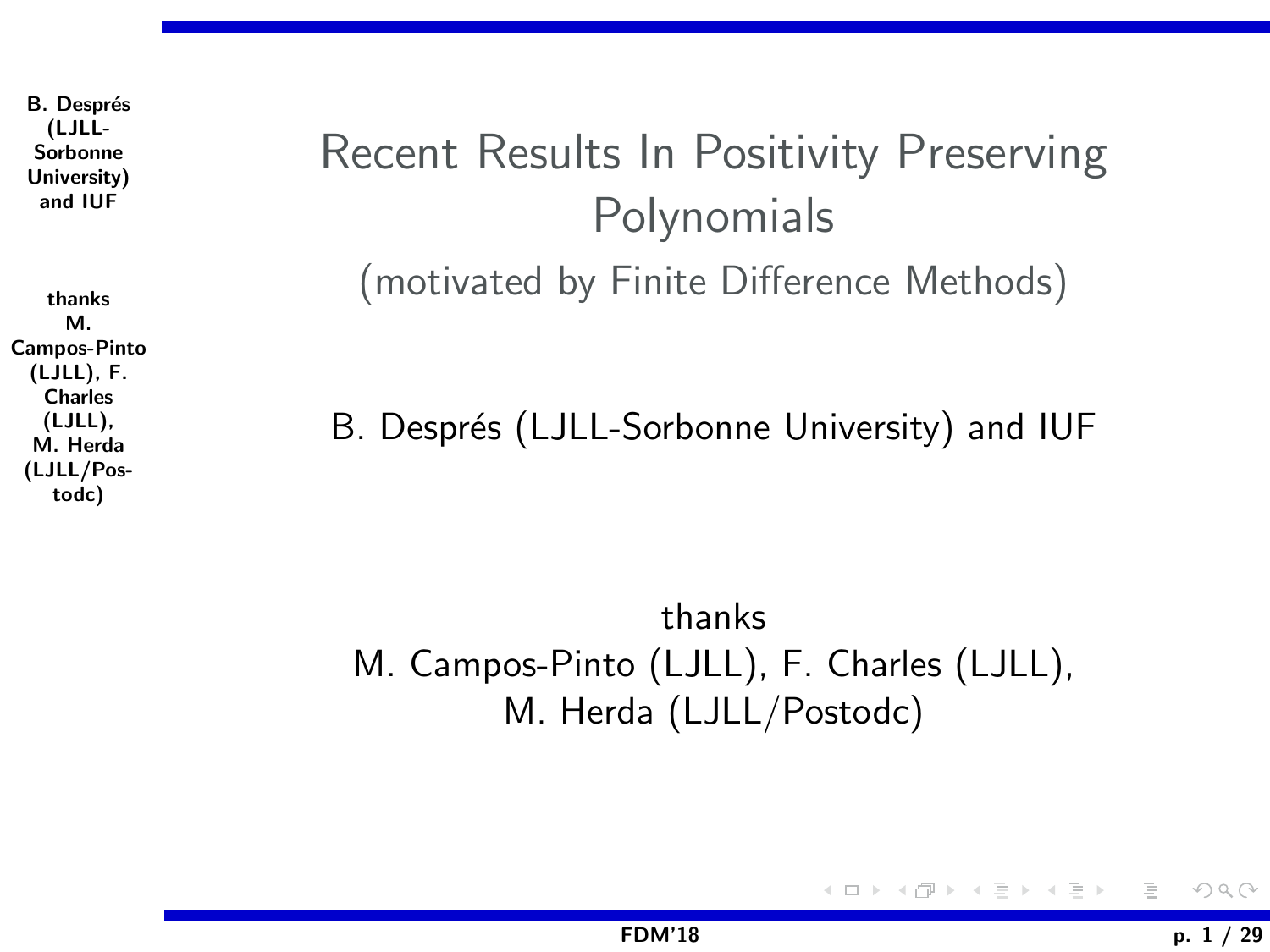# <span id="page-1-0"></span>High order methods and Discretization of PDEs

#### [Introduction](#page-1-0)

 $P_n^+$  $P_n^+$  $U_n$  $U_n$ 

 $2D$ 

For some PDEs, the solution  $u$  satisfies bounds like

$$
\min_{x\in\mathbb{R}} u_0(x) \leq u(t,x) \leq \max_{x\in\mathbb{R}} u_0(x), \qquad t>0, \ x\in\mathbb{R}.
$$

High-order polynomial approximation of functions with low regularity  $\Rightarrow$  Gibbs phenomenon, violent oscillations and violation of the bounds.

• This is the case for entropy weak solution of conservation laws

$$
\begin{cases}\n\partial_t u + \partial_x f(u) = 0, & x \in \mathbb{R}, \ t > 0, \\
u(0, x) = u_0(x), & x \in \mathbb{R}.\n\end{cases}
$$

• Seminal contributions by VanLeer, Harten, Roe, Sweby, Shu-Osher ENO 88', P. Lax (Gibbs phenomena, 2006) . . .

• Example of a modern contribution: Shu, Bound-preserving high order accurate schemes Notes of the Canadian Mathematical Society 2013, . . .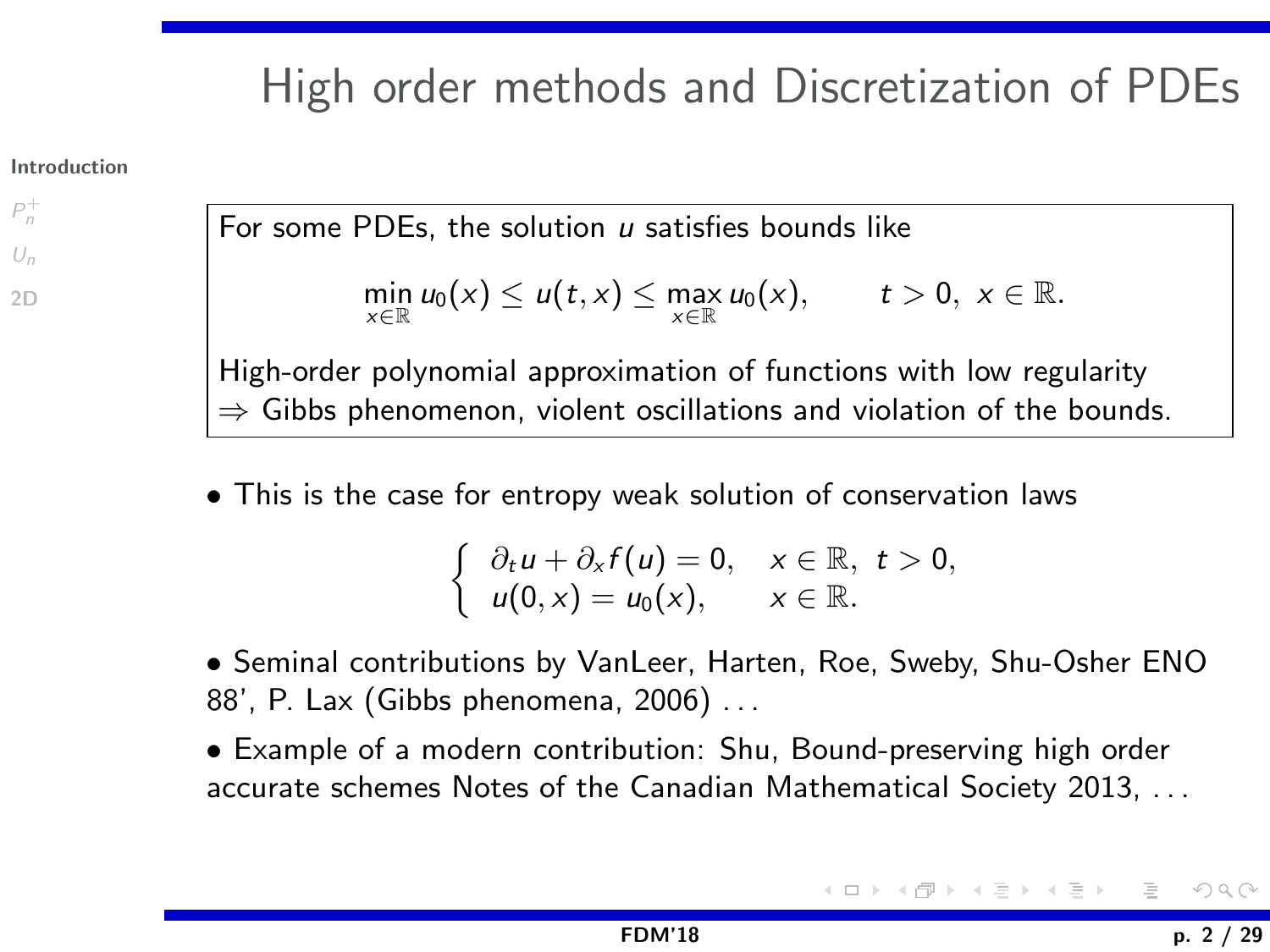# Change of the angle of attack

[Introduction](#page-1-0)

 $P_n^+$  $P_n^+$  $U_n$  $U_n$ [2D](#page-23-0) <span id="page-2-0"></span>Address a priori high order+control of oscillations with polynomial tools, old and new.

• Study the set

 $P_n^+ := \{ p_n \in P_n : \quad p_n(x) \geq 0, \quad \forall x \in [0,1] \} \subset P_n,$ 

Numerical approximation, discretization of advection equation (new limiting strategies).

• Extend to the set

$$
U_n := \{ p_n \in P_n^+ \mid 1 - p_n \in P_n^+ \}.
$$

Applications to control of Gibbs phenomena, discretization of advection equation (new limiting strategies).

 $\bullet$  2D.

- Milovanovic, Mitrinovic, Rassias, Topics in polynomials: extremal problems, inequalities, zeros, 1994.
- J. Bochnak, M. Coste and M.-F. Roy, Real algebraic geometry, Springer 1998.
- Lasserre, Moments, Positive Polynomials and Their Application[s, Im](#page-1-0)[peri](#page-3-0)[al](#page-1-0) [coll](#page-2-0)[eg](#page-3-0)[e](#page-0-0) [pr](#page-1-0)[es](#page-2-0)[s,](#page-3-0) [2](#page-0-0)[01](#page-1-0)[0](#page-2-0)  $OQ$

<sup>-</sup> Szego Orthogonal polynomials, 38'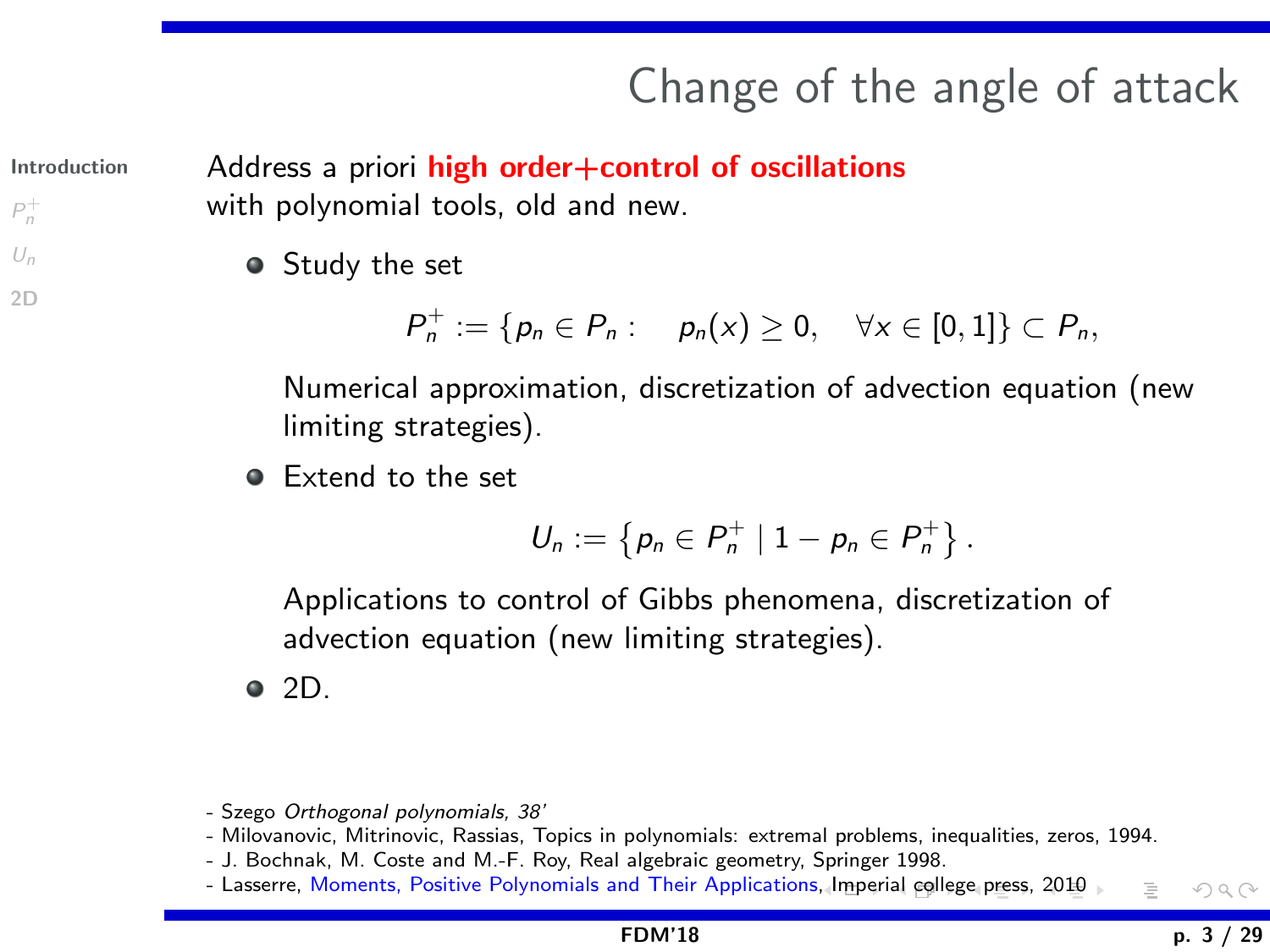## Lukacs Theorem.

[Introduction](#page-1-0)

 $P_n^+$  $P_n^+$  $U_n$  $U_n$ 

 $2D$ 

<span id="page-3-0"></span>Characterization/parametrization of  $P_n^+ = \{p_n \in P_n, \ p_n(x) \in S \leq x \leq 1\}$ 

First case:  $\mathbf{n} = 2\mathbf{p}$ . Then  $p_n \in P_n^+$  if and only if there exists  $(a_p, b_p) \in P_p \times P_{p-1}$  such that

$$
p_n(x) = a_p(x)^2 + x(1-x) b_{p-1}(x)^2.
$$

Second case:  $\mathbf{n} = 2\mathbf{p} + \mathbf{1}$ . Then  $\rho_n \in P_n^+$  if and only if there exists  $a_p, b_p \in P_p$  such that

$$
p_n(x) = x a_p(x)^2 + (1 - x) b_p(x)^2.
$$

Remark: Non-uniqueness of the representation

$$
1 = 12 + 02x(1 - x) = (1 - 2x)2 + 22x(1 - x).
$$

Proofs in the literature

- Szego Orthogonal polynomials, 38' (complex algebra),

- another proof in Achiezer The classical moment problem 65' (real algebra). Related

- works by Peter Lax on degenerate matrices and sum of squares,

- 4-th order moments of non negative measures and applications, [Fra](#page-2-0)n[cfo](#page-4-0)[rt-](#page-2-0)[Mu](#page-3-0)[rat](#page-4-0)[-T](#page-2-0)[a](#page-3-0)[rt](#page-13-0)[ar,](#page-14-0) [1](#page-2-0)[99](#page-3-0)[5](#page-13-0)[.](#page-14-0)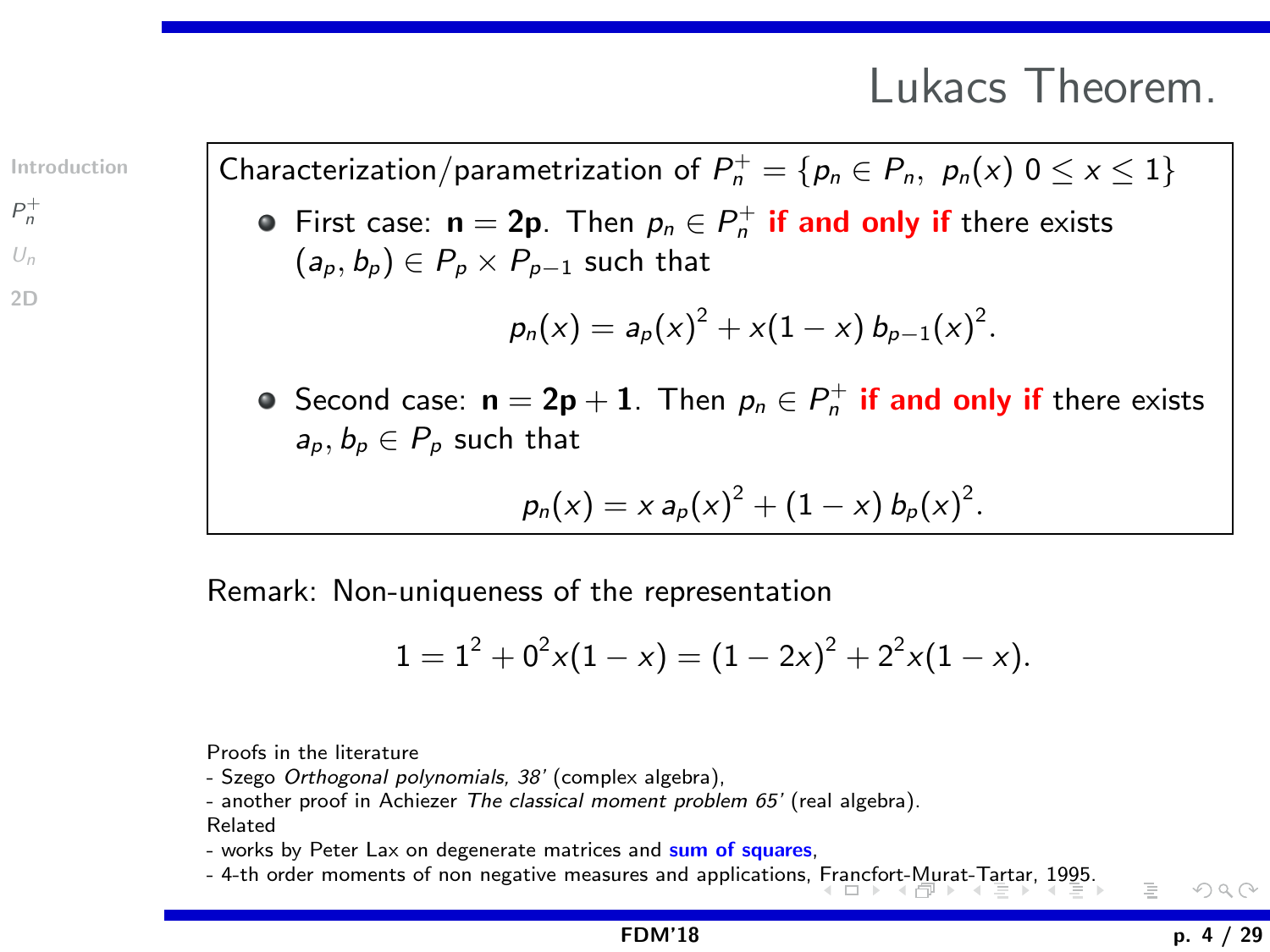# A simple direct proof

 $P_n^+$  $P_n^+$  $U_n$  $U_n$ [2D](#page-23-0)  $\bullet$   $n \in 2\mathbb{N}$ :

[Introduction](#page-1-0)

<span id="page-4-0"></span>• 
$$
n = 2 : p_2(x) = \left(\frac{\sqrt{p_2(0)}(1-x) - \sqrt{p_2(1)}x}{\text{oscillating polynomial}}\right)^2 + x(1-x) \underbrace{b_0^2}_{\geq 0}.
$$

$$
p_n(x) = \prod_{j=1}^{n/2} p_j(x), \text{ with } p_j \in P_2^+
$$
  
= 
$$
\prod_{j=1}^{n/2} \left| a_{1,j}(x) + i \sqrt{x(1-x)} b_{0,j} \right|^2 \xrightarrow{z_1} \qquad z_2
$$
  
= 
$$
\prod_{j=1}^{n/2} |a_{1,j}(x) + i \sqrt{x(1-x)} b_{0,j}|^2 \xrightarrow{z_1} \qquad z_2
$$

$$
= \left| \prod_{j=1}^{n/2} \left( a_{1,j}(x) + i \sqrt{x(1-x)} b_{0,j} \right) \right|^2 \qquad \qquad z_6 = \bar{z}_5
$$

$$
= \left| a_{n/2}(x) + \mathbf{i}\sqrt{x(1-x)}b_{n/2-1} \right|^2 = a_{n/2}(x)^2 + x(1-x)b_{n/2-1}^2
$$

$$
\begin{array}{lll}\n\bullet & n \in 2\mathbb{N} + 1: x p_n(x) = \hat{p}_{n+1}(x) = \hat{a}_{(n+1)/2}(x)^2 + x(1-x)\hat{b}_{(n+1)/2-1}^2 = \\
(xa_{(n-1)/2}(x))^2 + x(1-x)b_{(n-1)/2}^2. & \text{Simplify by } x.\n\end{array}
$$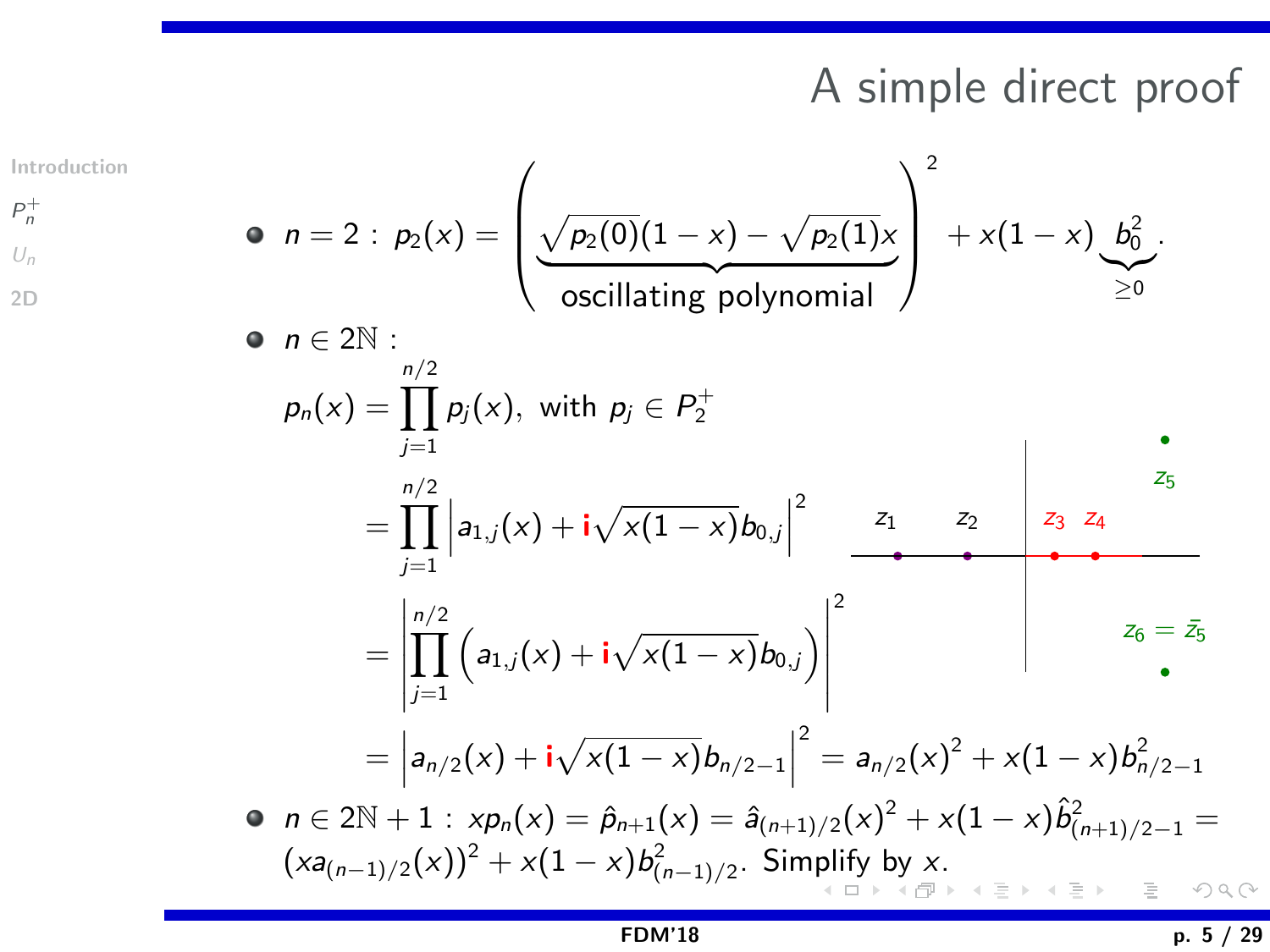# Positive interpolation

← ランドミンド (言)

[Introduction](#page-1-0)

 $P_n^+$  $P_n^+$  $U_n$  $U_n$ 

[2D](#page-23-0)

<span id="page-5-0"></span>**Polynomial interpolation.** Let  $f \in C_0^+[0,1]$ . Take  $n+1$  quadrature points and solve for  $p_n \in P_n$ :  $p_n(x_i) = f(x_i)$ ,  $0 \le i \le n$ .



Positive polynomial interpolation (Charles+Campos-Pinto+D., 2017): same problem with  $\rho_n \in P_n^+$ 

$$
p_n(x) = x a_p(x)^2 + (1 - x) b_p(x)^2.
$$

- We add freedom to adjust the interpolation points.
- Conveniently change  $f(x_i)$  by  $f(hx_i)$  where  $0 < h \leq 1$ .
- In a FD/FV scheme,  $h = r\Delta x$  is proportional to the mesh size.

[FDM'18](#page-0-0) p. 6 / 29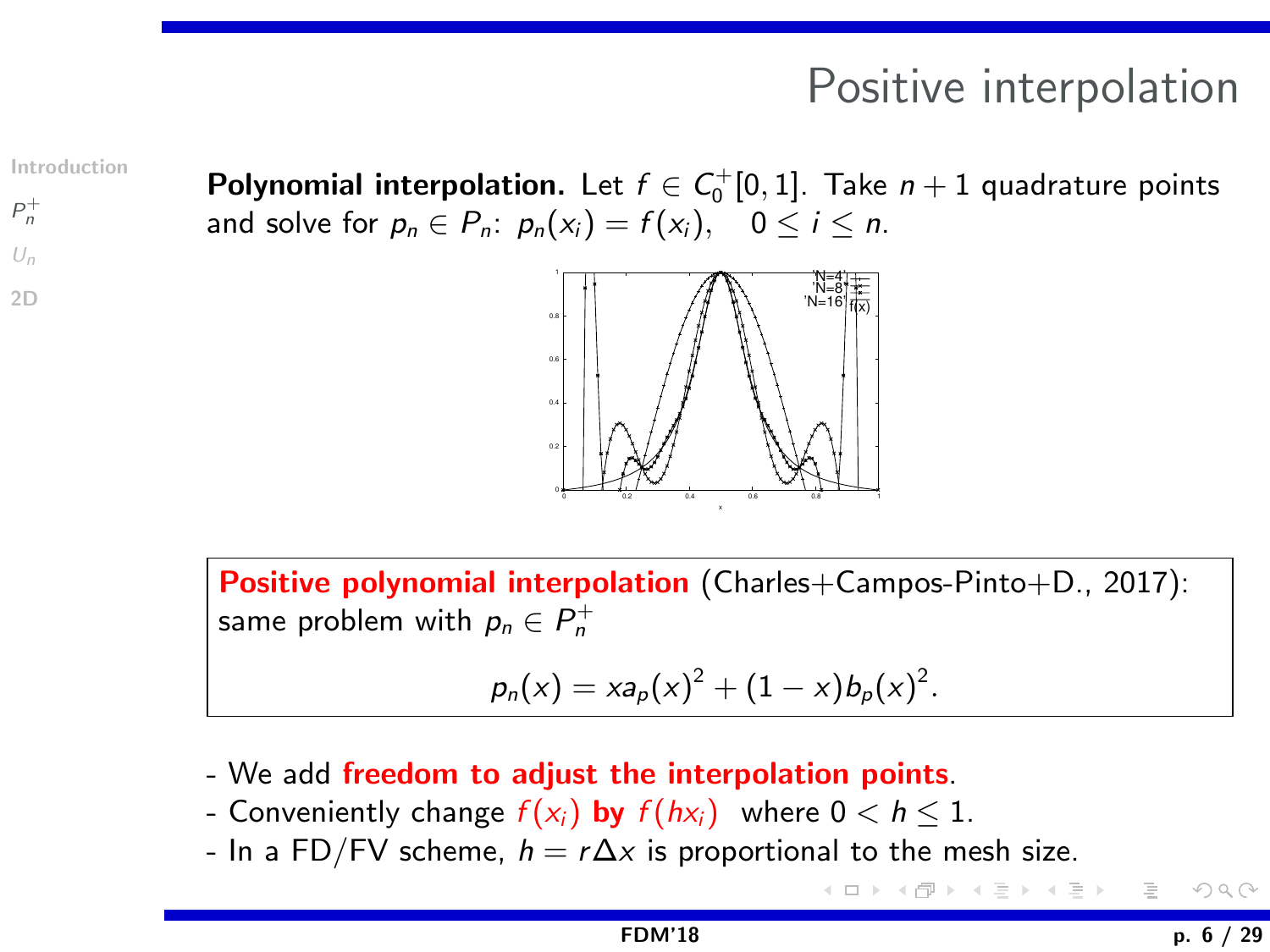Calculation of 
$$
a_p
$$
 and  $b_p$  (case  $n = 2p + 1$ )

[Introduction](#page-1-0)

 $P_n^+$  $P_n^+$  $U_n$  $U_n$ [2D](#page-23-0)

Finds points 
$$
0 = \beta_0 < \alpha_0 < \beta_1 < \cdots < \beta_p < \alpha_p = 1
$$
 such that

\n
$$
p_n(x) = x a_p(x)^2 + (1 - x) b_p(x)^2 \in P_n^+
$$

interpolates  $f_h = f(h \cdot)$  at these points.



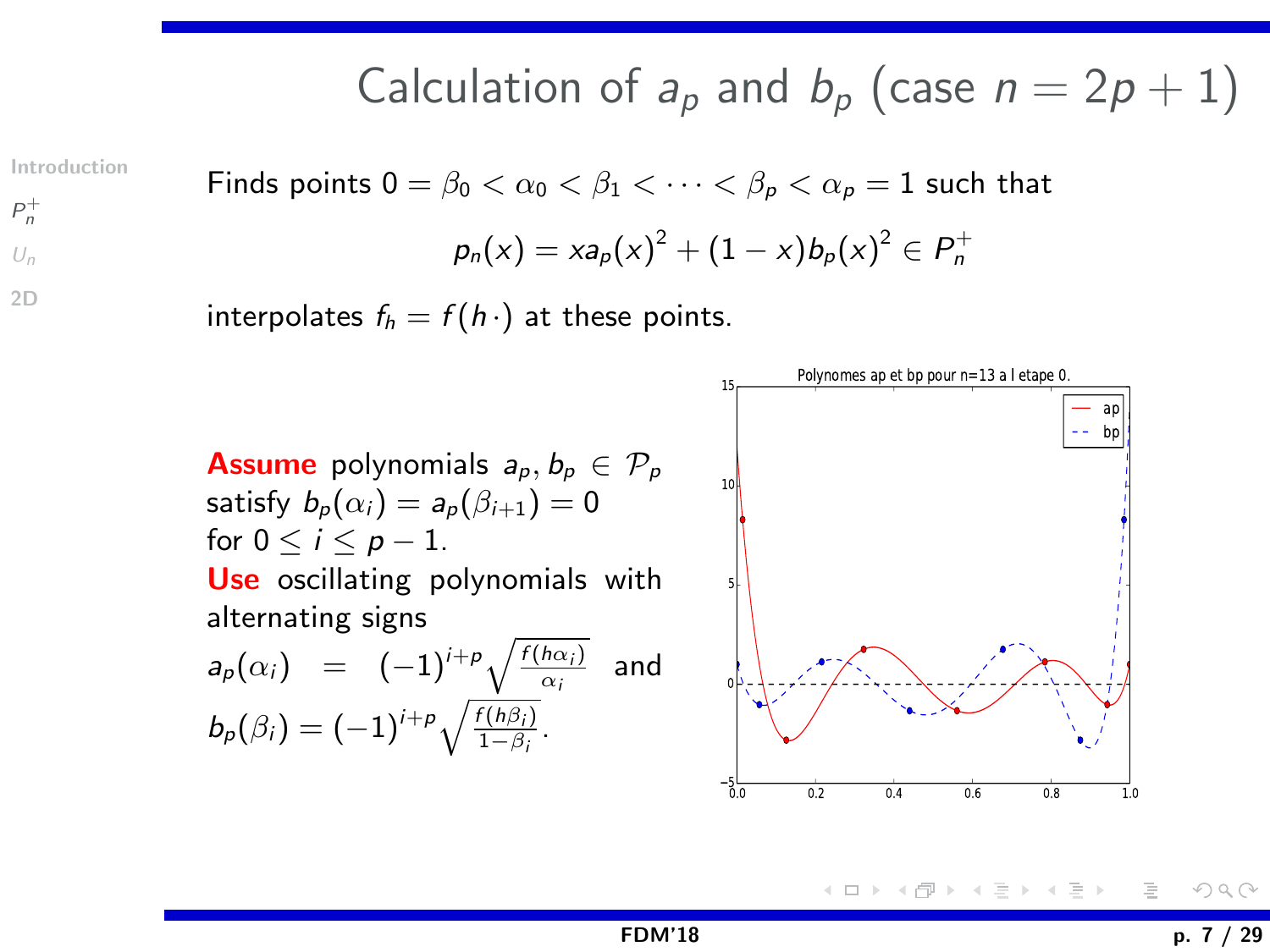## Fixed point problem

[Introduction](#page-1-0)

 $P_n^+$  $P_n^+$  $U_n$  $U_n$ 

[2D](#page-23-0)

 $(\alpha, \beta) = (\alpha_0, \ldots, \alpha_{p-1}; \beta_1, \ldots, \beta_p) \in I_p^2.$ • Let  $a_{p,h}[\alpha]$  and  $b_{p,h}[\beta]$  be oscillating polynomials

• Let  $I_p = \{(x_1, \ldots x_p) \subset (0,1)^p, \; 0 < x_1 < \cdots < x_p < 1\}$  and

$$
a_{p,h}[\alpha](x) = \sum_{0 \le i \le p} (-1)^{i+p} \sqrt{\frac{f(h\alpha_i)}{\alpha_i}} \prod_{0 \le j \ne i \le p} \frac{x - \alpha_j}{\alpha_i - \alpha_j} \tag{1}
$$

and

$$
b_{p,h}[\beta](x)=\sum_{0\leq i\leq p}(-1)^{i+p}\sqrt{\frac{f(h\beta_i)}{1-\beta_i}}\prod_{0\leq j\neq i\leq p}\frac{x-\beta_j}{\beta_i-\beta_j}.
$$
 (2)

The equation to solve writes

$$
\Theta_{p,h}(\alpha,\beta)=0\tag{3}
$$

where the unknowns are the <mark>interpolation points</mark>  $(\alpha,\beta)$ . and  $\Theta_{\rho,h}:I_{\rho}^2\longrightarrow$  $\mathbb{R}^{2p}$ 

$$
\Theta_{p,h}(\alpha,\beta)=(b_{p,h}[\beta](\alpha_0),\ldots,b_{p,h}[\beta](\alpha_{p-1}),a_{p,h}[\alpha](\beta_1),\ldots,a_{p,h}[\alpha](\beta_p)).
$$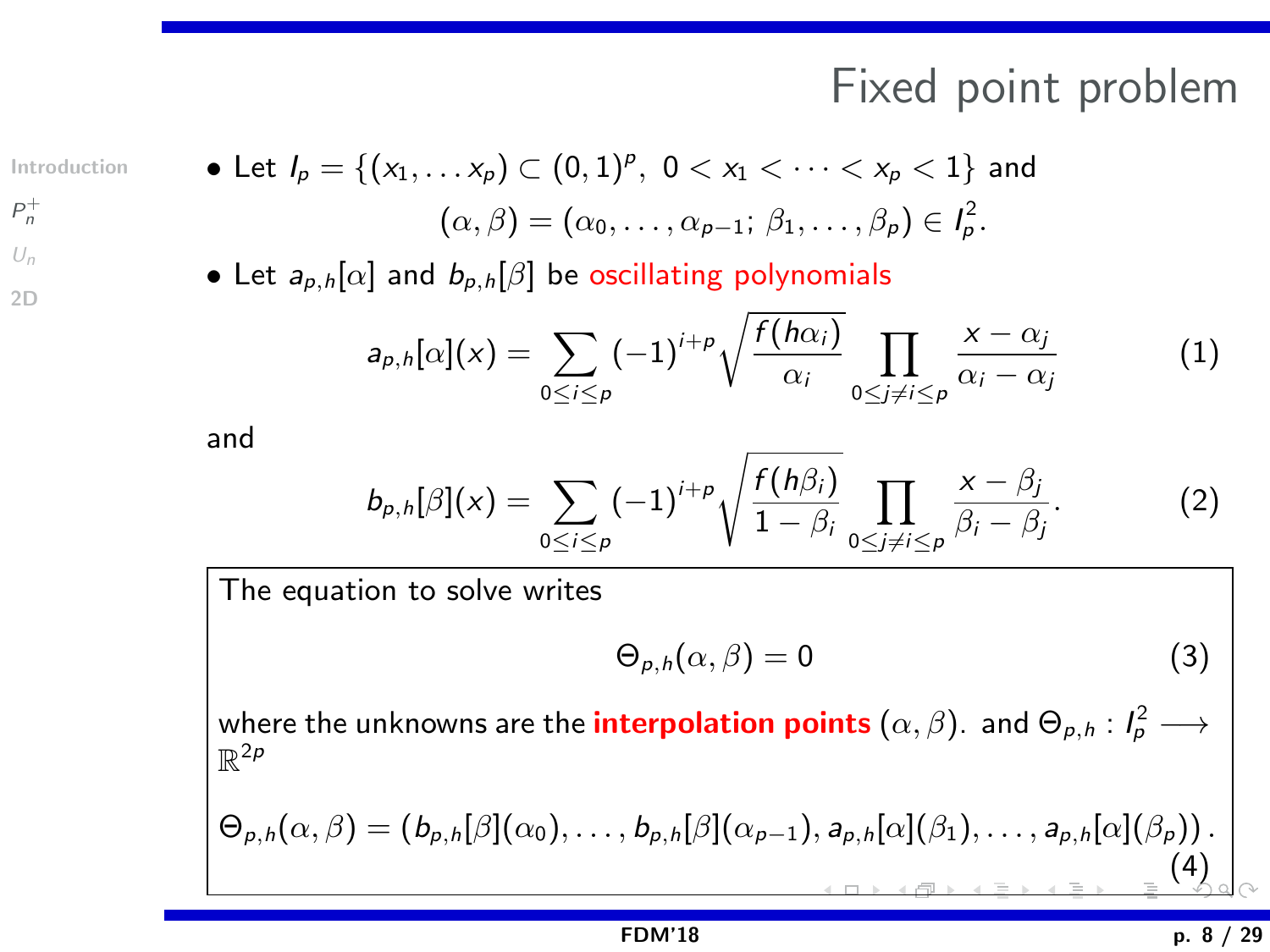# Simplified Newton-Raphson algorithm

[Introduction](#page-1-0)

 $P_n^+$  $P_n^+$  $U_n$  $U_n$ [2D](#page-23-0)  $\bullet$  Given a starting point  $X^0\in I^2_\rho$ , compute

$$
X^{m+1} = X^m - J_p(X^0)^{-1} \Theta_{p,h}(X^m)
$$
 (5)

where

$$
J_p(X^0) = \nabla \Theta_{p,0}(X^0) = \begin{pmatrix} \nabla_\alpha b_{p,0}[\beta](\alpha) & \nabla_\beta b_{p,0}[\beta](\alpha) \\ \nabla_\alpha a_{p,0}[\alpha](\beta) & \nabla_\beta a_{p,0}[\alpha](\beta) \end{pmatrix} \Big|_{(\alpha,\beta) = X^0} \in \mathbb{R}^{2p \times 2p}.
$$

It yields a sequence of **moving quadrature** points.

 $\bullet$  Definition of a good starting point  $X^0.$ Idea : a good starting point should be exact for small/vanishing  $h$ .

• For the limit case,  $h = 0$ , it amounts to seek two polynomials  $a_p, b_p \in P_p$ such that

$$
xa_p(x)^2 + (1-x)b_p(x)^2 = 1
$$
 for all  $x \in [0,1]$ 

which are actually the third and fourth kind Chebychef polynomials.

≮ 倒 ▶ ( 三 ▶ ( 三 ▶ )  $OQ$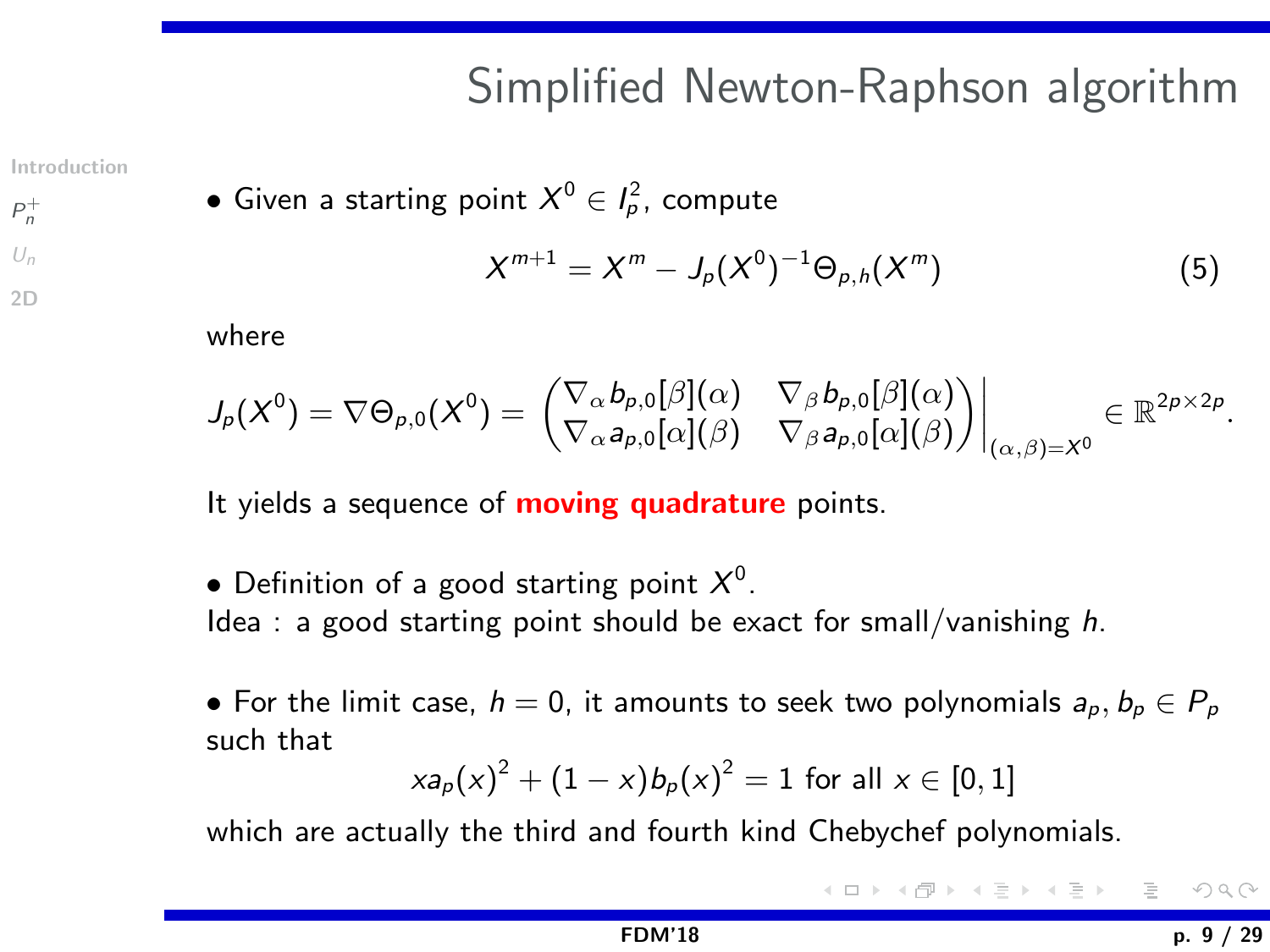## Convergence

<span id="page-9-0"></span>[Introduction](#page-1-0)

 $P_n^+$  $P_n^+$ 

[2D](#page-23-0)

#### $U_n$  $U_n$ Strong contraction properties (for small h).

**Theorem.** Let  $f \in W^{1,\infty}_{+}[0,1]$ . There exist  $h_0 > 0$  such that for all  $0\leq h\leq h_0$  the following properties hold: the sequence  $(X^m)_{m\geq 0}$  converges towards a fixed point of  $\mathsf{G}_h$  in the ball  $B(X^0,\varepsilon)$ 

$$
||X_h^{\infty}-X^m||\leq C\Big(\frac{h}{2h_0}\Big)^{m+1}\tag{6}
$$

**Theorem.** Let  $f \in W^{q,\infty}(0,1)$  for  $1 < q < n+1$ ,  $0 < h < h_0$  and  $m > 0$ . The reconstructed polynomial  $\rho^m_n(x):= x a^m_p(x)^2 + (1-x) b^m_p(x)^2$  satisfies

$$
||p_n^m - f_h|| \leq Ch^{\min(q, 2(m+1))}.
$$
 (7)

**Corollary.** If  $f \in P_n^+$ , then  $p_n^{\infty} = f$ .

イロト イ部 トイヨ トイヨト  $OQ$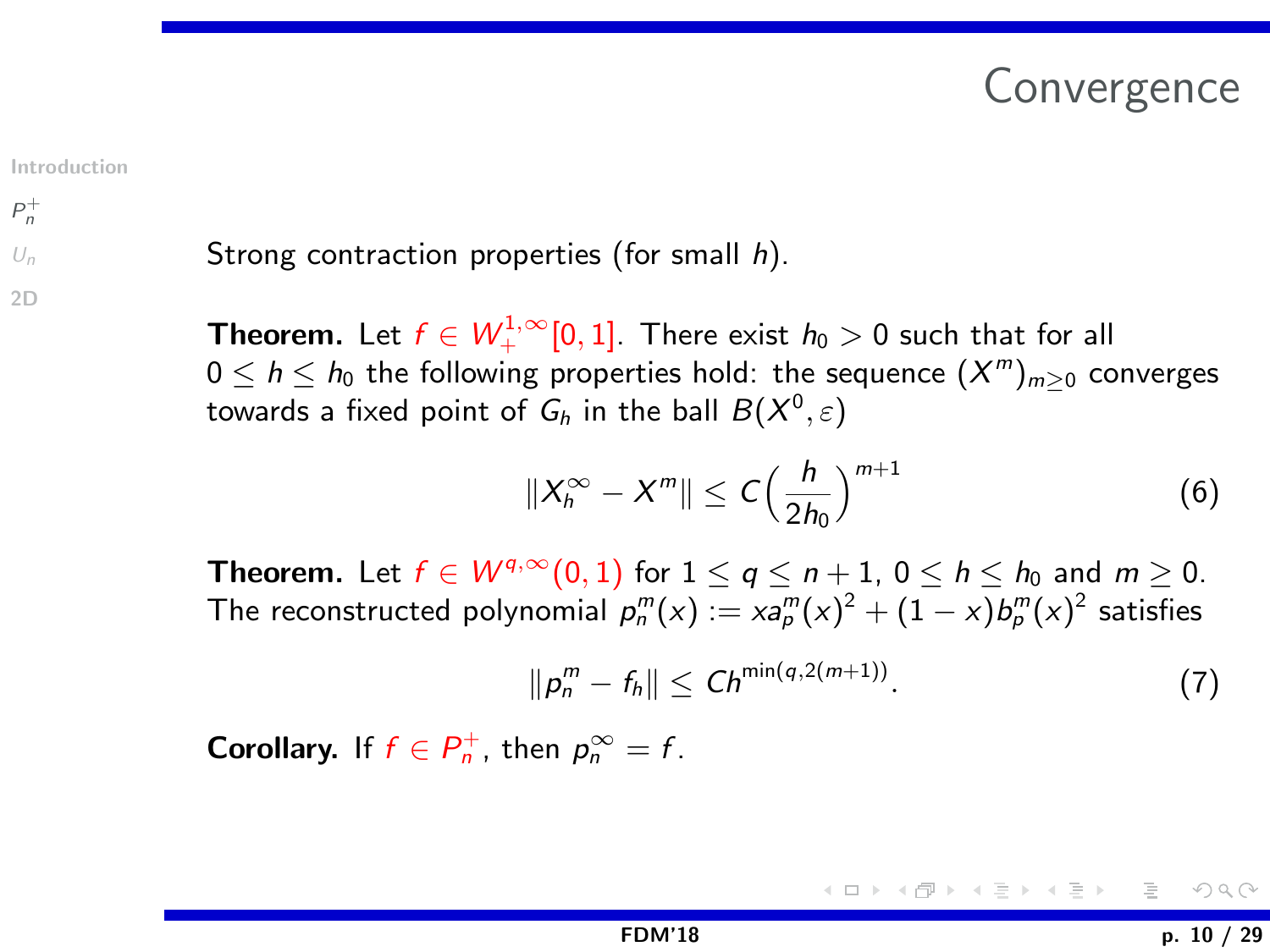# Implementation details

[Introduction](#page-1-0)

 $P_n^+$  $P_n^+$  $U_n$  $U_n$ [2D](#page-23-0)

- <span id="page-10-0"></span>• For a given  $h > 0$ , one must guarantee that the approximated nodes stay away from each other. This is performed with an elementary separation/rescaling algorithm  $S_{p,\varepsilon}$ .
	- $\bullet$  For a given  $h>0$ , beware that  $f(0)\neq f^+=\mathsf{max}_{0\leq x\leq 1} \, f(x)$
	- $\bullet$  Using  $\sqrt{\text{max}(f(x), 0)}$  instead of  $\sqrt{f(x)}$ , redefine  $\Theta_{p,h}$ .
	- One obtains the algorithm

$$
X^{m+1} = S_{p,\varepsilon} \left( X^m - \frac{1}{\sqrt{f^+}} \begin{pmatrix} D_\alpha & 0 \\ 0 & D_\beta \end{pmatrix}^{-1} \Theta_{p,h}(X^m) \right)
$$

with  $X^0$  given by the roots of the (modified) <code>Tchebycheff</code> polynomials.

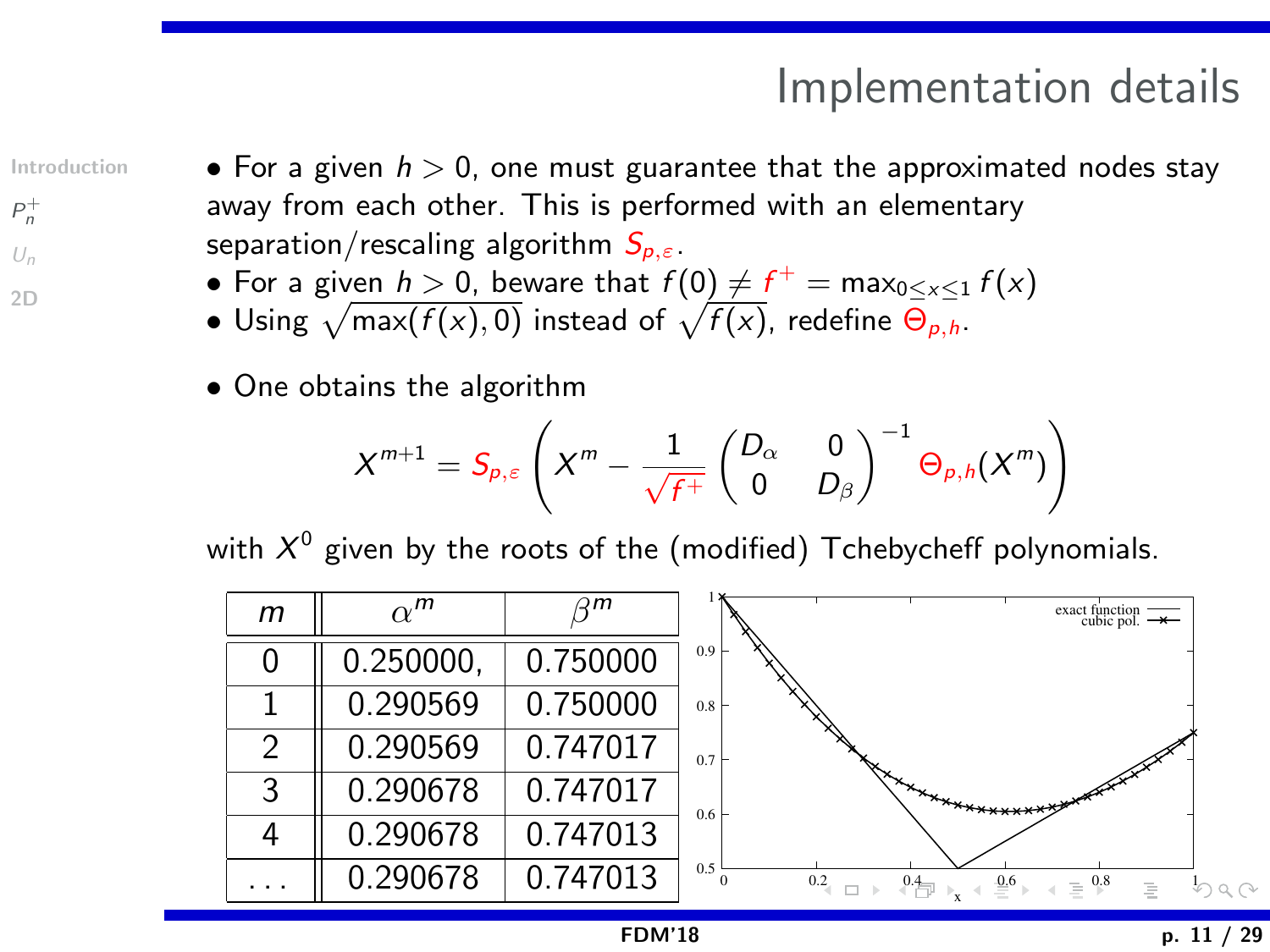## Constructive certificate of positivity

<span id="page-11-0"></span>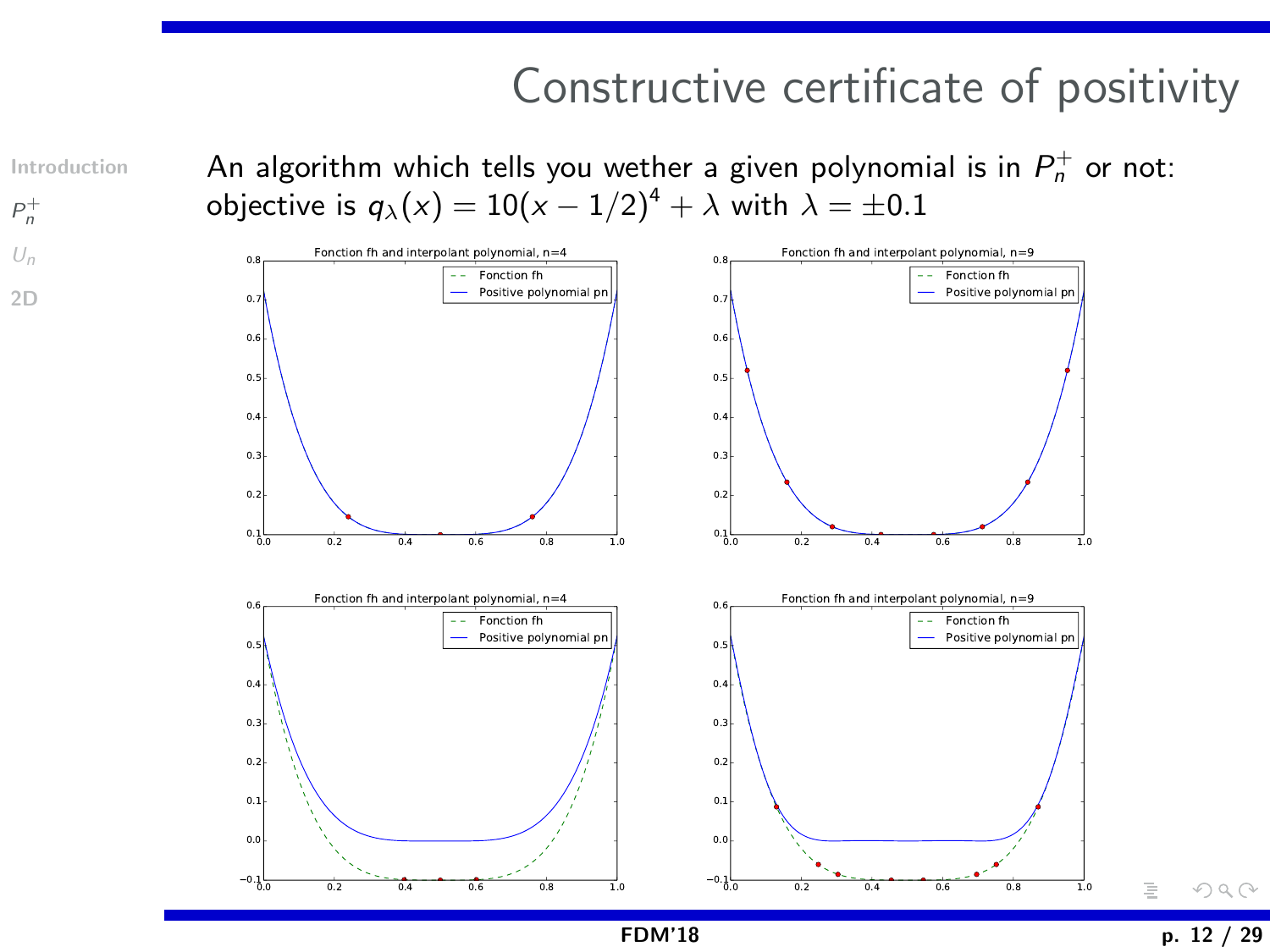#### New limiting strategies for SL schemes

<span id="page-12-0"></span>[Introduction](#page-1-0)

$$
\begin{cases}\n\frac{\partial_t u}{\partial t} & \text{if } t > 0, \quad a = 1, \\
u(x, 0) = u_0(x), & x \in \mathbb{R}, \quad t > 0, \quad a = 1, \\
u(x, 0) = u_0(x), & x \in \mathbb{R},\n\end{cases}
$$

Classical SL (Semi-Lagrangian) strategy: a) standard Lagrange interpolant  $\rho_n^{\rm lag.}$  of  $\mu_r^{\rm old}$  for  $j-k_- \leq r \leq j+k_+$ b) update  $u_j^{\text{new}} = \rho_n^{\text{lag.}}(j\Delta x - a\Delta t)$ .



<差)→差>  $OQ$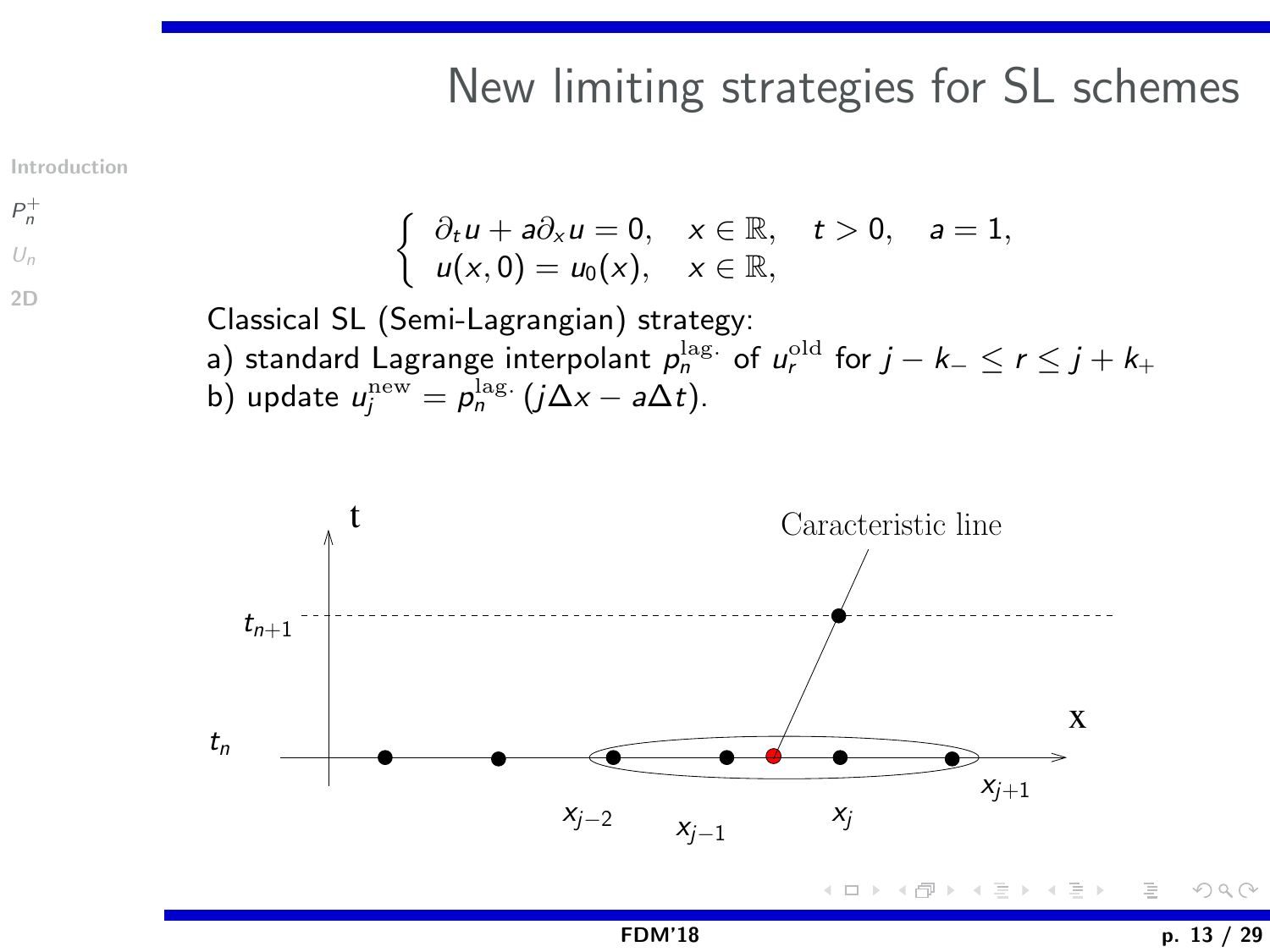#### New algo.: use the certificate of positivity

[Introduction](#page-1-0)

 $P_n^+$  $P_n^+$  $U_n$  $U_n$ [2D](#page-23-0) <span id="page-13-0"></span>a) standard Lagrange interpolant  $\rho_n^{\rm lag.}$  of  $u^{\rm old}_r$  for  $j-k_- \leq r \leq j+k_+$ , b) positive interpolation  $p_n^{\text{pos.pol.}} \longleftarrow p_n^{\text{lag.}}$  with opt. num. of iterations, c) update  $u_j^{\text{new}} = \rho_n^{\text{pos.pol.}}(j\Delta x - a\Delta t)$ .

| $\Delta x = h$ | $n=1$       | $n = 3$     | $n=5$          | $n = 7$            |
|----------------|-------------|-------------|----------------|--------------------|
| 20             | 0.195       | 0.0045767   | 0.00020966477  | 0.000016399842     |
| 40             | 0.109       | 0.0005707   | 0.00001083749  | 0.000000551818     |
| 80             | 0.058       | 0.0000725   | 0.00000039502  | 0.000000006955     |
| 160            | 0.029       | 0.0000091   | 0.00000001303. | 0.000000000065     |
| 320            | 0.015       | 0.0000011   | 0.00000000041  | $\varepsilon$ mac. |
| order          | $\approx$ 1 | $\approx$ 3 | $\approx$ 5    | $\approx$ 7        |

Above: Error for the non conservative semi-lagrangian interpolation. Below: Error for conservative ENO-inspired method. Schemes are conservative.

| $\Delta x = h$ | $n=1$       | $n = 3$     | $n=5$              | $n = 7$             |
|----------------|-------------|-------------|--------------------|---------------------|
| 20             | 0.03791     | 0.000800990 | 0.000022346530     | 0.000001284228      |
| 40             | 0.00964     | 0.000052541 | 0.000000460477     | 0.000000023856      |
| 80             | 0.00242     | 0.000003355 | 0.000000008021     | 0.000000000168      |
| 160            | 0.00060     | 0.000000211 | 0.000000000132     | $\varepsilon_{mac}$ |
| 320            | 0.00015     | 0.000000013 | $\varepsilon$ mac. | $\varepsilon$ mac.  |
| order          | $\approx$ 2 | $\approx 4$ | $\approx 6$        | $\approx 8$         |

つくい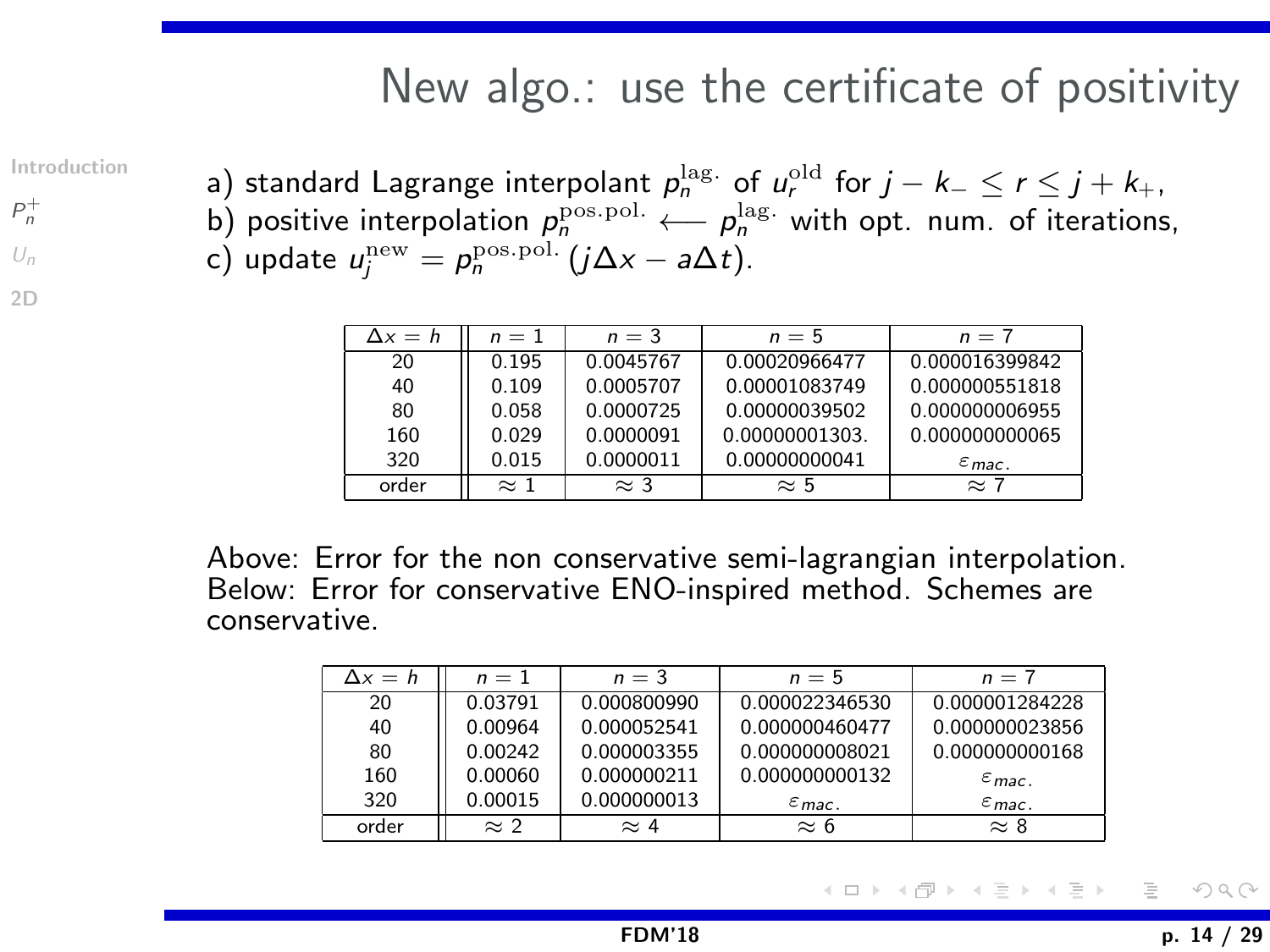# Algebra in  $U_n$  (here with  $n = 2k$ )

[Introduction](#page-1-0)

<span id="page-14-0"></span>• 
$$
p \in P_n^+
$$
: the Lukacs theorem yields the representation

$$
p = a^2 + b^2 w \tag{8}
$$

 $U_n$  $U_n$ [2D](#page-23-0)

 $P_n^+$  $P_n^+$ 

where  $a$  and  $b$  are polynomials with convenient degree and  $w(x) = x(1-x)$  is the weight.

• 
$$
1 - p \in P_n^+
$$
: so  

$$
1 - p = c^2 + d^2 w
$$
 (9)

where  $c$  and  $d$  are polynomials with convenient degree.

• That is  $p \in U_n$  iff there exists 4 polynomials  $(a, b, c, d)$  such that  $1 = a^2 + b^2w + c^2 + d^2w.$ 

Set

$$
\mathcal{U}_n = \{ (a, b, c, d) \in P_n \times P_{n-1} \times P_n \times P_{n-1} \text{such that } 1 = a^2 + b^2 w + c^2 + d^2 w \}.
$$

Beware  $U_n$  $U_n$  and  $U_n$  are fully different objects [ev](#page-13-0)[en](#page-15-0) [t](#page-13-0)[hou](#page-14-0)[g](#page-15-0)[h](#page-13-0)  $U_{2n+1} \approx U_{n}$  $U_{2n+1} \approx U_{n}$  $U_{2n+1} \approx U_{n}$  $U_{2n+1} \approx U_{n}$  $U_{2n+1} \approx U_{n}$  $U_{2n+1} \approx U_{n}$  $U_{2n+1} \approx U_{n}$  $U_{2n+1} \approx U_{n}$ [.](#page-28-0)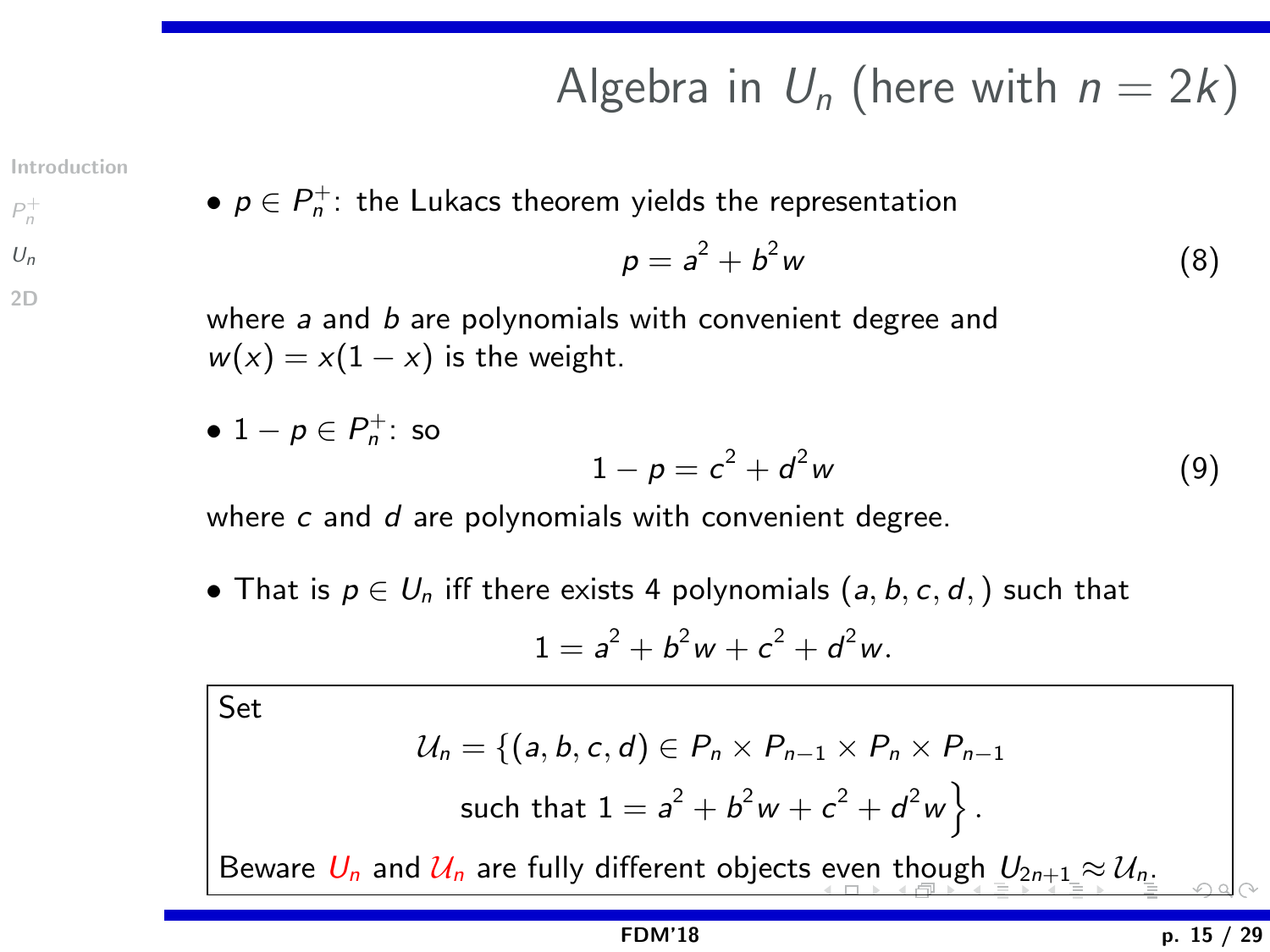## A quaternion algebra

Consider the algebra

[Introduction](#page-1-0)

<span id="page-15-0"></span>

 $P_n^+$  $P_n^+$  $U_n$  $U_n$ 

[2D](#page-23-0)

 $\sqrt{ }$  $\int$  $\mathbf{I}$  $A = a\alpha + w b\beta + c\gamma + w d\delta,$  $B = a\beta - b\alpha + c\delta - d\gamma,$  $C = a\gamma$  –wb $\delta$  –c $\alpha$  +wd $\beta$ ,  $D = a\delta + b\gamma - c\beta - d\alpha.$ 

One has the weighted 4-squares Euler identity

 $A^2 + B^2w + C^2 + D^2w = (a^2 + b^2w + c^2 + d^2w)(\alpha^2 + \beta^2w + \gamma^2 + \delta^2w)$ 

Proof: take quaternions  $\mathbf{i}^2 = \mathbf{j}^2 = \mathbf{k}^2 = \mathbf{ijk} = -1$ , set

$$
\left\{\begin{array}{lll} e(x)&=a(x)&+i\sqrt{w(x)}b(x)&+jc(x)&+k\sqrt{w(x)}d(x),\\ \epsilon(x)&=\alpha(x)&+i\sqrt{w(x)}\beta(x)&+j\gamma(x)&+k\sqrt{w(x)}\delta(x),\\ E(x)&=A(x)&+i\sqrt{w(x)}B(x)&+jC(x)&+k\sqrt{w(x)}D(x), \end{array}\right.
$$

and check  $E = \overline{e} \epsilon$ . It yields  $|E|^2 = |e|^2 |\varepsilon|^2$ .

<sup>-</sup> J. Itard, Les nombres premiers (on Euler 4-squares identity).

<sup>-</sup> D., Polynomials with bounds and numerical approximation, Nu[mer.](#page-14-0) [Alg](#page-16-0)[o.,](#page-14-0) [20](#page-15-0)[17](#page-16-0)[.](#page-13-0)  $OQ$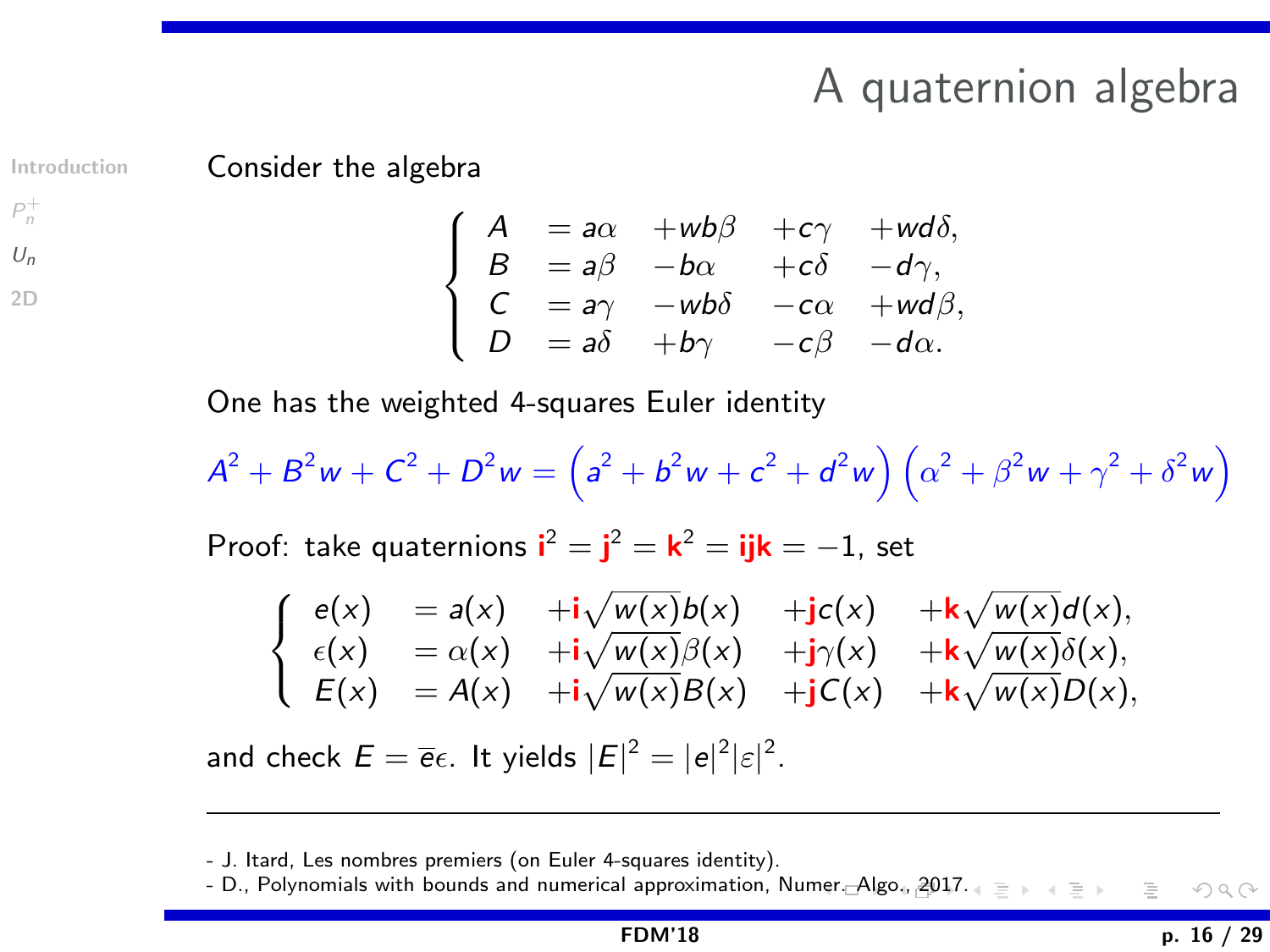### Properties

[Introduction](#page-1-0)

 $P_n^+$  $P_n^+$  $U_n$  $U_n$ [2D](#page-23-0)

<span id="page-16-0"></span>• Assume 
$$
(a, b, c, d) \in \mathcal{U}_n
$$
 and  $(\alpha, \beta, \gamma, \delta) \in \mathcal{U}_m$ . Then  $(A, B, C, D) \in \mathcal{U}_{n+m}$ .

 $\bullet$   $\mathcal{U}_1$ : all  $(a,b,c,d)\in\mathcal{U}_1$  can represented with 3 "angles"  $(\theta,\varphi,\mu)\in\mathbb{R}^3$ 

$$
\begin{cases}\n a(x) = \cos \theta x + \cos \varphi (1 - x), \\
 b = R \cos \mu, \\
 c(x) = \sin \theta x + \sin \varphi (1 - x), \\
 d = R \sin \mu.\n\end{cases}\nR = 2 \sin \left(\frac{\theta - \varphi}{2}\right)
$$
\n(10)

**Theorem:** Let  $n \in 2\mathbb{N}$  being even. There exists a smooth function from  $\mathbb{R}^{3n/2}$  onto  $U_n$ . The smooth function is made explicit by a constructive algorithm and is  $2\pi$ -periodic with respect to all its arguments.

- $\bullet$  For simplicity assume the result  $E=\Pi_{j=1}^n e_j$  with  $e_j\in\mathcal{U}_1\Longleftrightarrow \overline{e}^nE=\Pi_{j=1}^{n-1}e_j.$  The proof boils down to find  $e^n$  such that  $\overline{e}^n E \in \mathcal{U}_{n-1}$ . A priori of course  $\overline{e}^n E \in \mathcal{U}_{n+1}$ .
- D.: Polynomials with bounds and numerical approximation, Numer. algorithms 2017.

イロト イ押 トイヨ トイヨト  $\equiv$  $OQ$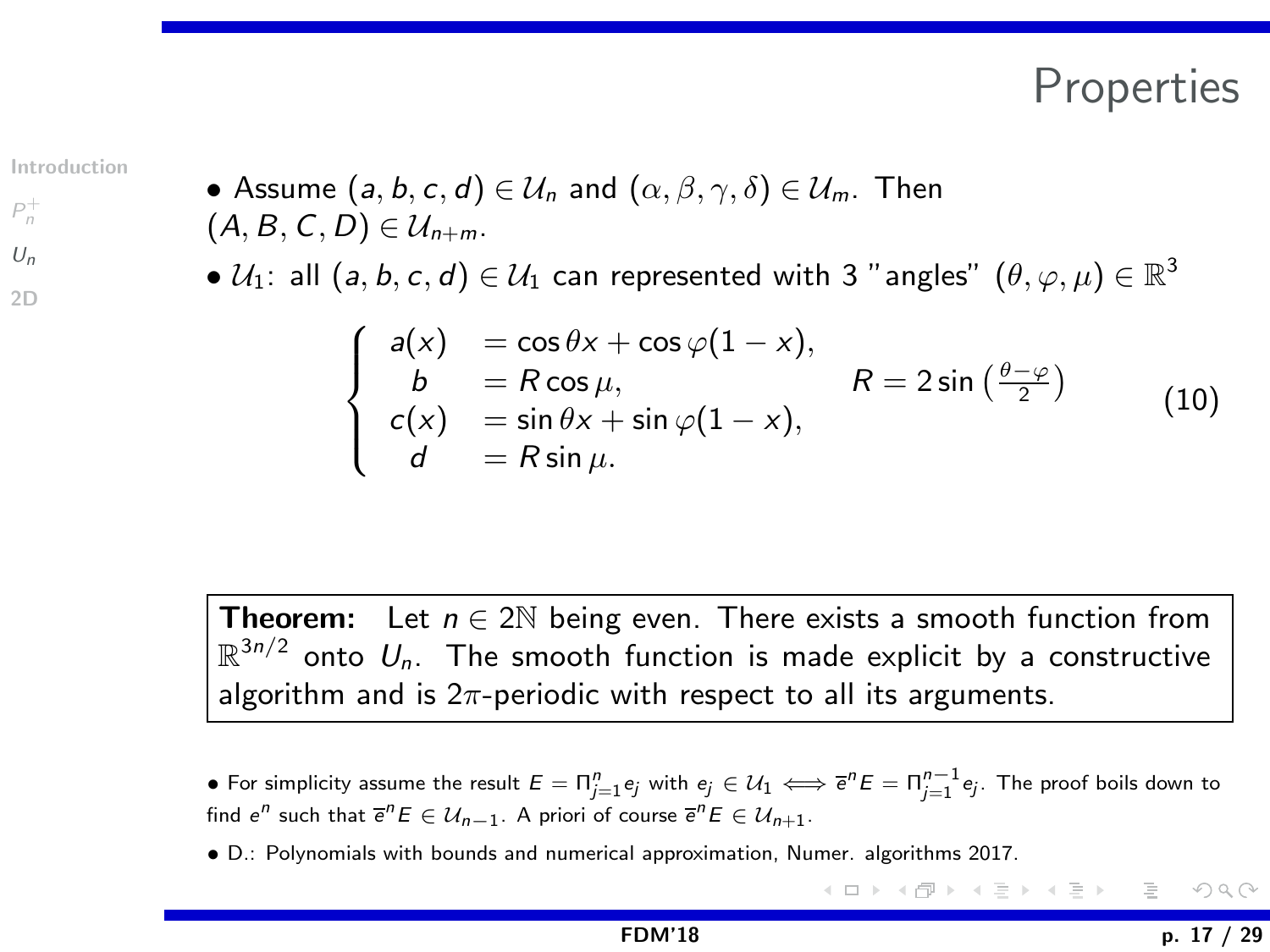## An unstable Matlab implementation

```
Introduction
P_n^+U_n2D
                  for k=1:ntheta=theta(k) ; phi=phi(k) ; mu=mu(k) ; R=2.*sin((theta-phi)/2.);
                  alpha=[cos(theta)-cos(phi) cos(phi)]; beta = [R*cos(mu)];
                  gamma=[sin(theta)-sin(phi) sin(phi)]; delta=[R*sin(mu)];
                  A = \text{conv}(a, a)tha)+conv(conv(b,gamma),w) +conv(c,beta)+conv(conv(d,delta),w);
                  B=conv(a,beta)-conv(b,alpha)+conv(c,delta)-conv(d,gamma);
                  C=conv(a,gamma)-conv(conv(b,delta),w) -conv(c,alpha)+conv(conv(d,beta),w);
                  D=conv(a,delta)+conv(b,gamma)-conv(c,beta)-conv(d,alpha);
                  a=A; b=B; c=C; d=D;
                  end
```

```
p=conv(a,a)+conv(conv(b,b),w);
```
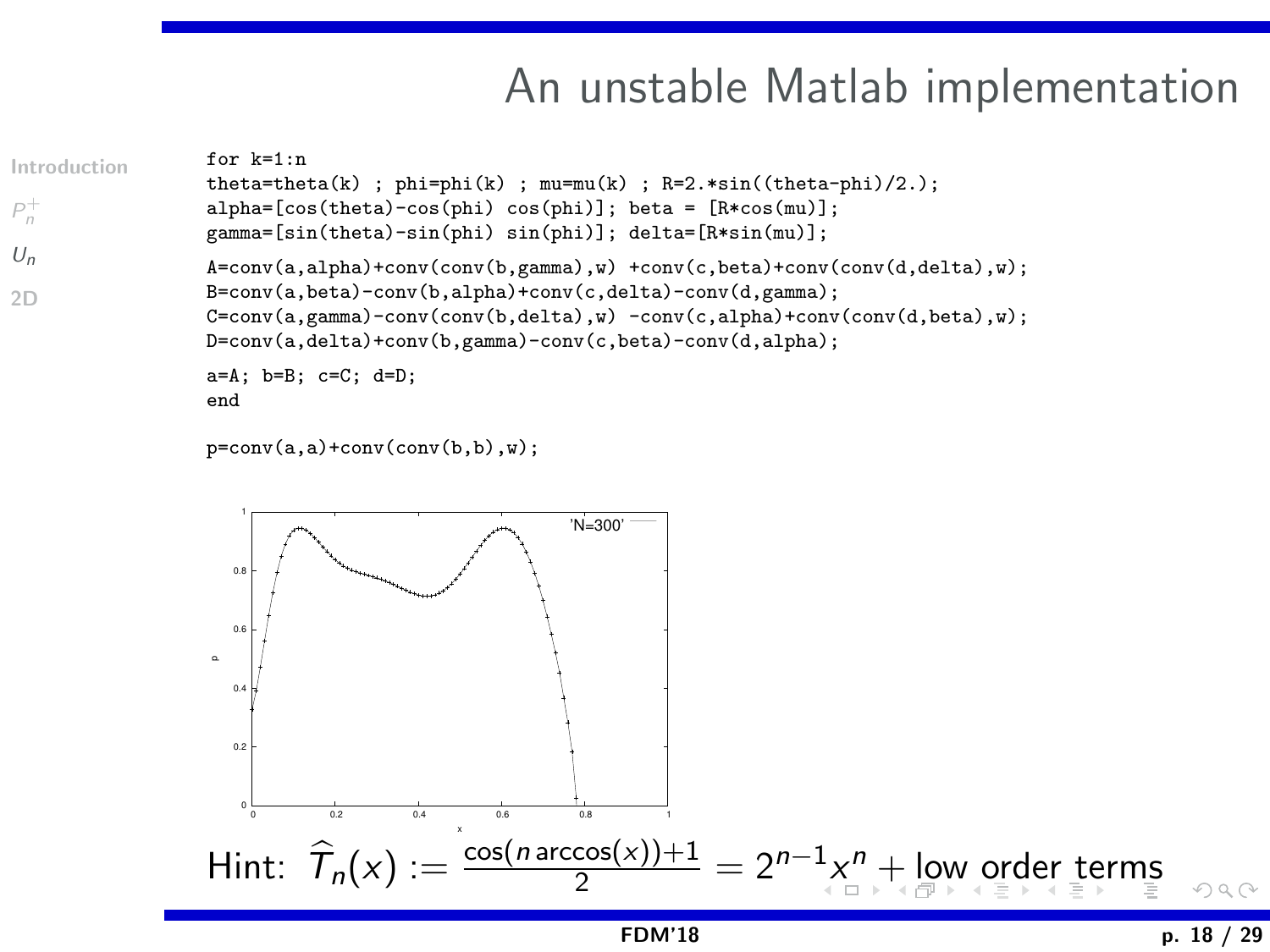## <span id="page-18-0"></span>A stable implementation at interpolation points

[Introduction](#page-1-0)

 $P_n^+$  $P_n^+$  $U_n$  $U_n$ 

[2D](#page-23-0)

Set the diagonal matrix  $D(x) := diag(1, w(x), 1, w(x)) \ge 0$  for  $w(x) = x(1-x) > 0.$ Set  $\alpha = x \cos \theta + (1 - x) \cos \varphi$ ,  $\beta = R \cos \mu$ ,  $\gamma = x \sin \theta + (1 - x) \sin \varphi$ ,  $\delta = R \sin \mu$  with  $R = 2 \sin \left( \frac{\theta - \varphi}{2} \right)$ . Set the iteration matrix

$$
M_k(x) := M(x; \theta, \varphi, \mu) := \begin{pmatrix} \alpha & w\beta & \gamma & w\delta \\ \beta & -\alpha & \delta & -\gamma \\ \gamma & -w\delta & -\alpha & w\beta \\ \delta & \gamma & -\beta & -\alpha \end{pmatrix} (x).
$$

The loop at points is

$$
\left(\begin{array}{c}a(x)\\b(x)\\c(x)\\d(x)\end{array}\right)=M_n(x)M_{n-1}(x)\ldots M_2(x)M_1(x)X_0,\quad X_0=\left(\begin{array}{c}1\\0\\0\\0\end{array}\right).
$$

It is stable since  $M_k(x)^t D(x) M_k(x) = D(x) \ge 0$  for  $0 \le x \le 1$ .

 $\implies$  $\implies$  Stability up to deg[re](#page-17-0)[e](#page-14-0)  $n = 1000$  $n = 1000$  and more h[as](#page-19-0) [b](#page-17-0)[ee](#page-18-0)n [o](#page-13-0)[b](#page-14-0)s[er](#page-23-0)[v](#page-13-0)e[d.](#page-22-0)  $\mathcal{L} \subset \mathcal{L}$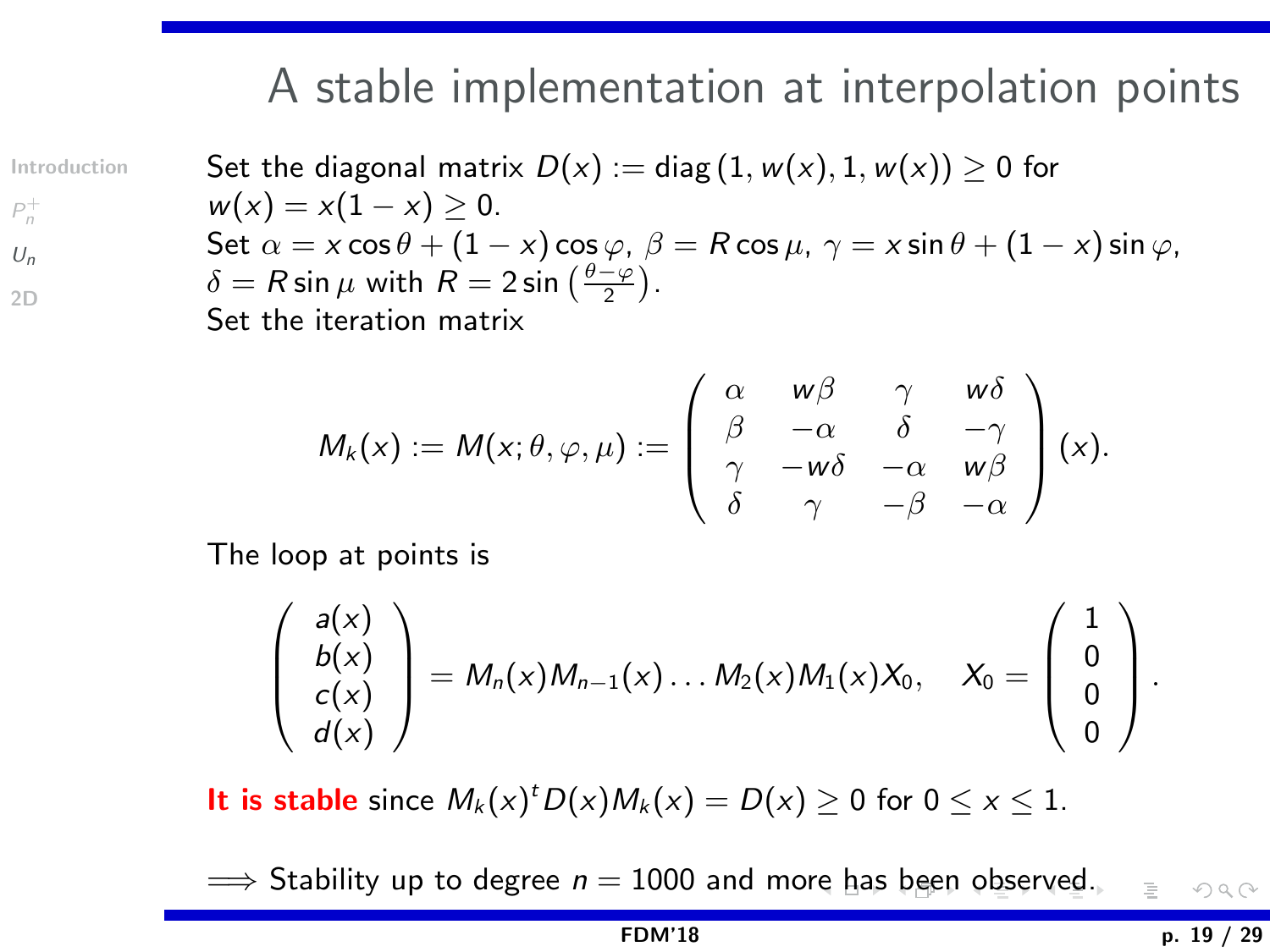# $U_n \Rightarrow$  control of Gibbs phenomenon

[Introduction](#page-1-0)

 $P_n^+$  $P_n^+$  $U_n$  $U_n$ 

[2D](#page-23-0)

<span id="page-19-0"></span>Problem: given quadrature points and numerical values which may be the output of an hyperbolic code for example, interpolate a polynomial.

Constraints: the polynomial must satisfied 2 bounds (0 and 1) and the function might be discontinuous.

- Some problems can be written like

Find  $p_n \in U_n$  such that  $J(p_n) \leq J(q_n)$   $\forall q_n \in U_n$ 

where  $J$  is some functional. It can be the  $L^2$  norm between  $\rho_n$  and a given objective function  $f$ : in this case  $J(q_n) = \int_0^1 |f(x) - q_n(x)|^2 dx$ . Below it is the  $L^1$  norm

$$
J(q_n)=\int_0^1|f(x)-q_n(x)|dx
$$

- Functional  $J(q_n)$  is in practice discretized as

$$
\mathcal{J}_h(\alpha)=\sum_i \omega_i |f(x_i)-q_n(x_i;\alpha))|, \quad \alpha \in \mathbb{R}^{3n}.
$$

- Tests are performed within a Matlab test c[ode](#page-18-0) [wi](#page-20-0)[th](#page-18-0) [th](#page-19-0)[e](#page-20-0) [f](#page-23-0)[mi](#page-22-0)[n](#page-14-0)[u](#page-13-0)n[c](#page-22-0) f[un](#page-0-0)[ctio](#page-28-0)n.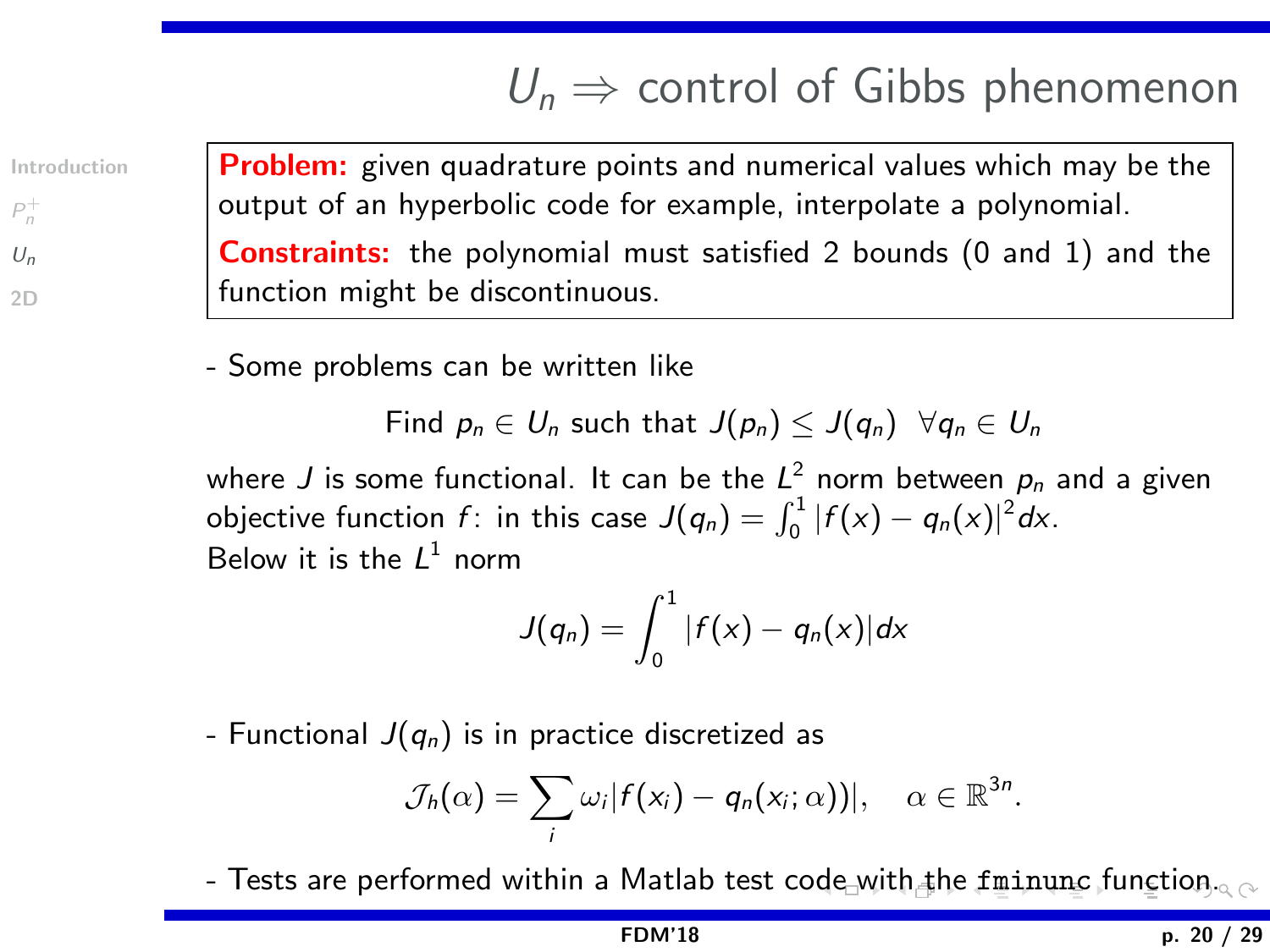# Step function

[Introduction](#page-1-0)

 $P_n^+$  $P_n^+$  $U_n$  $U_n$ [2D](#page-23-0)

<span id="page-20-0"></span>Minimization of  $L^1$  norm to the objective function which is a step function  $f_4(x) = 0$  for  $x < 0.4$  and  $z(x) = 1$  for  $0.4 < x$ .



Numerically, the convergence is first order in  $L^1$  (optimal for BV functions).

コミドコミド  $\equiv$  $OQ$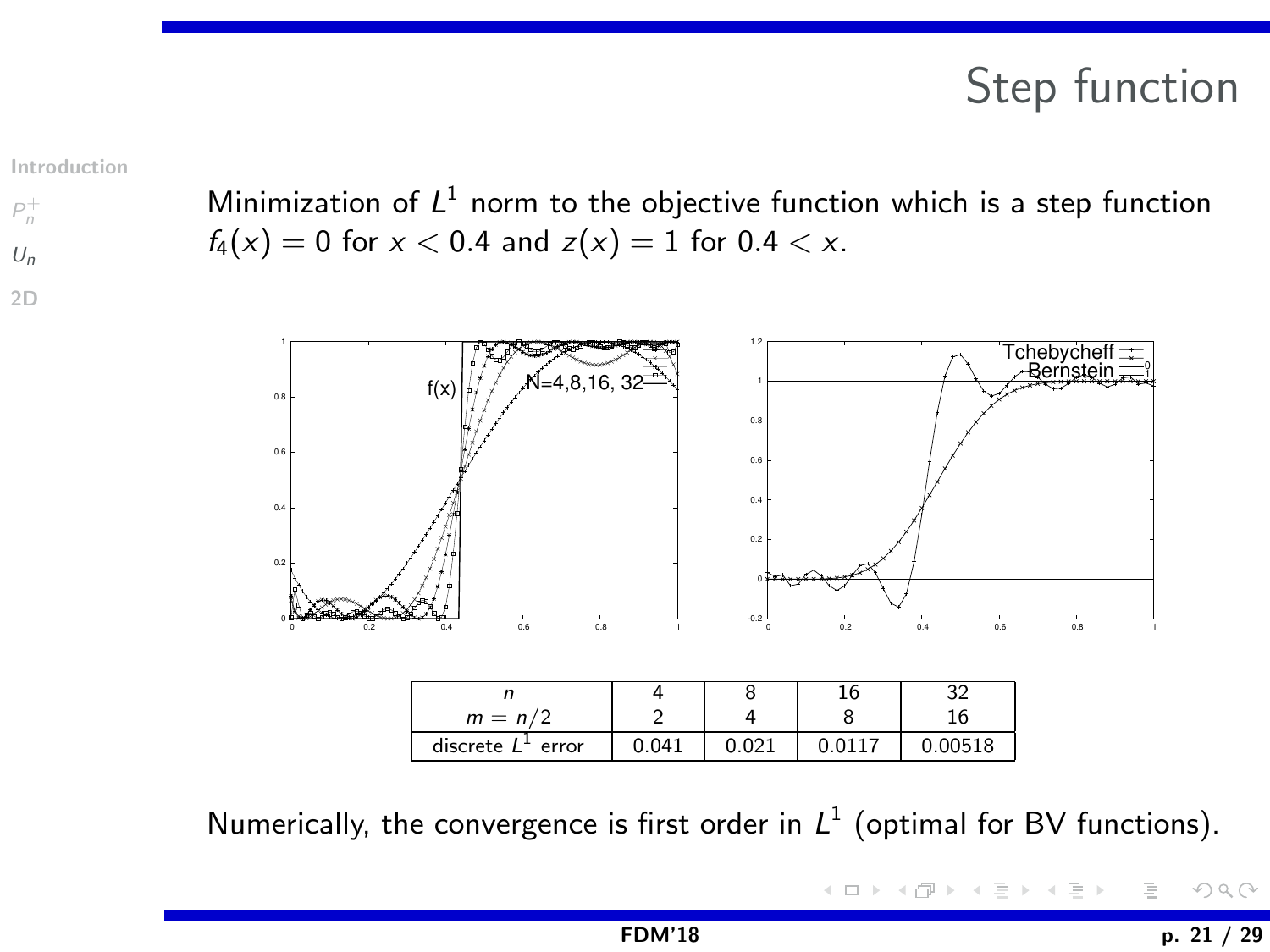# A new limiter strategy: SL3, SL3-B

[Introduction](#page-1-0)

 $P_n^+$  $P_n^+$ 

 $U_n$  $U_n$ 

[2D](#page-23-0)

First compute a and b with the algo. page 15. Then "project" onto  $U_1$ .

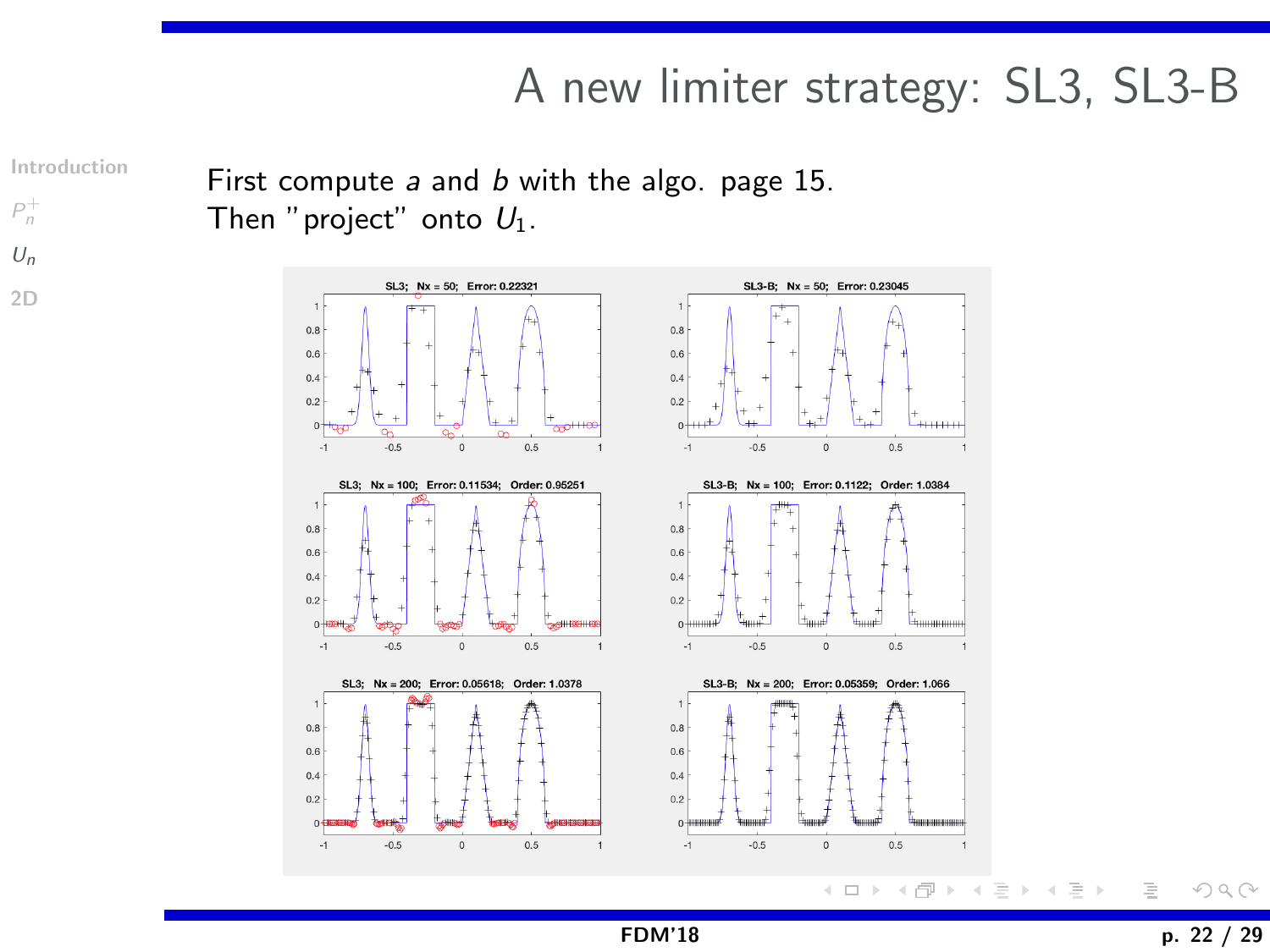# <span id="page-22-0"></span>Comparison with SL3-WENO, SL3-WENO-B

[Introduction](#page-1-0)

 $P_n^+$  $P_n^+$  $U_n$  $U_n$ [2D](#page-23-0)



イロト イ部 トイモト イモト  $OQ$  $\equiv$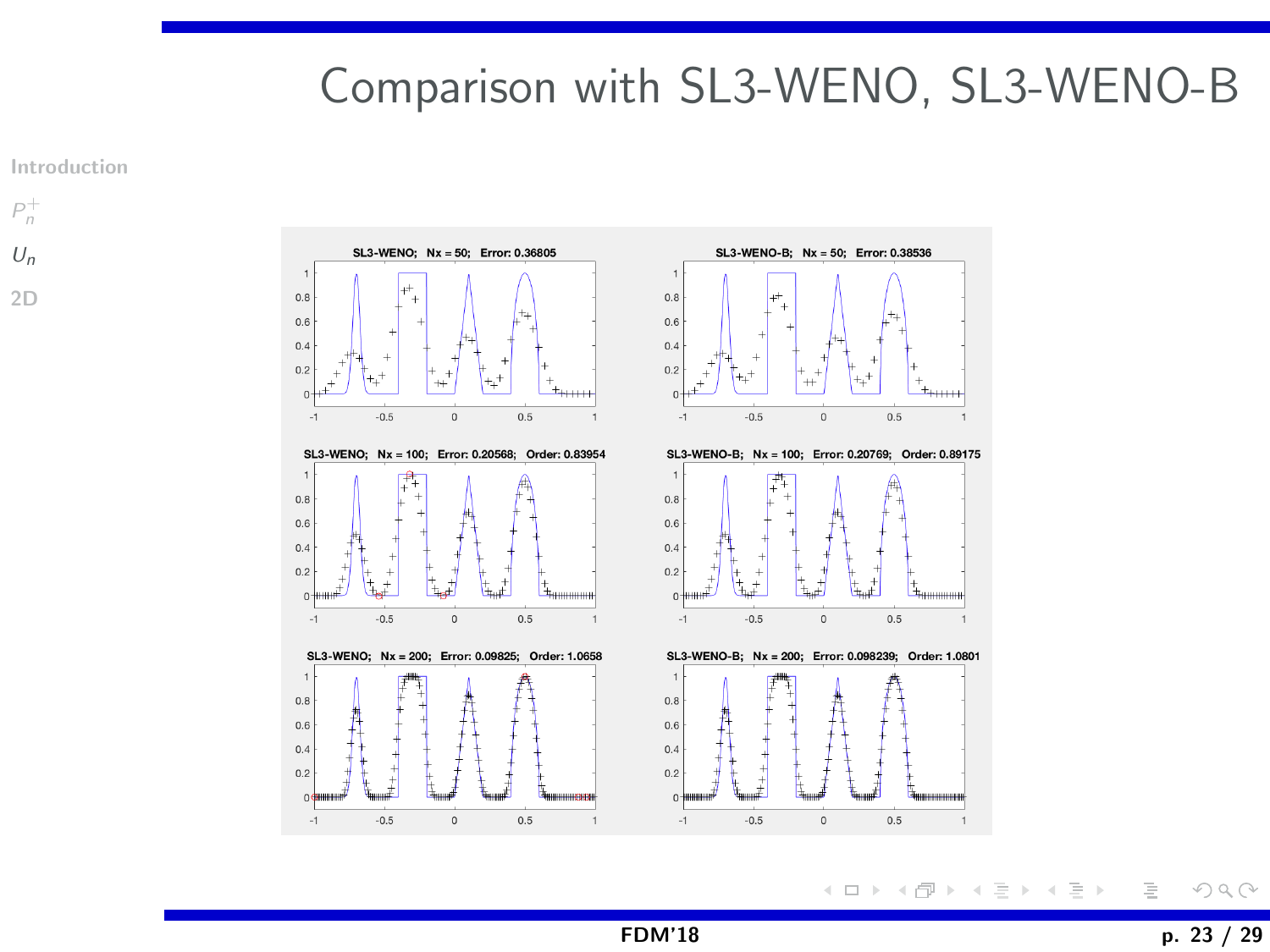# <span id="page-23-0"></span> $U_n$ : A bivariate version with 2 bounds on the square

[Introduction](#page-1-0)

 $P_n^+$  $P_n^+$  $U_n$  $U_n$ [2D](#page-23-0)

$$
\mathcal{U}_n^{2D} = \left\{ \text{tot. deg.} \, p_n \leq n, \quad 0 \leq p_n(x,y) \leq 1 \quad \forall (x,y) \in [0,1]^2 \right\}.
$$

• Take the weights  $w_1 = 1$ ,  $w_2 = 1 - x^2$ ,  $w_3 = 1 - y^2$ ,  $w_4 = w_2w_3$ and the representation

$$
p(x,y) = a(x,y)^2 w_1(x) + c(x,y)^2 w_2(x) + e(x,y)^2 w_3(y) + g(x,y)^2 w_4(x)
$$
  
\n
$$
1 - p(x,y) = b(x,y)^2 w_1(x) + d(x,y)^2 w_2(x) + f(x,y)^2 w_3(y) + h(x,y)^2 w_4(x).
$$
  
\nNote the redundancy due to  $w_4$ .

• It yields a 8-squares formula

$$
1 = \left(a(x, y)^2 + b(x, y)^2\right) w_1(x) + \left(c(x, y)^2 + d(x, y)^2\right) w_2(x) + \left(e(x, y)^2 + f(x, y)^2\right) w_3(y) + \left(g(x, y)^2 + h(x, y)^2\right) w_4(x).
$$

メイモメイモメー  $OQ$ ≣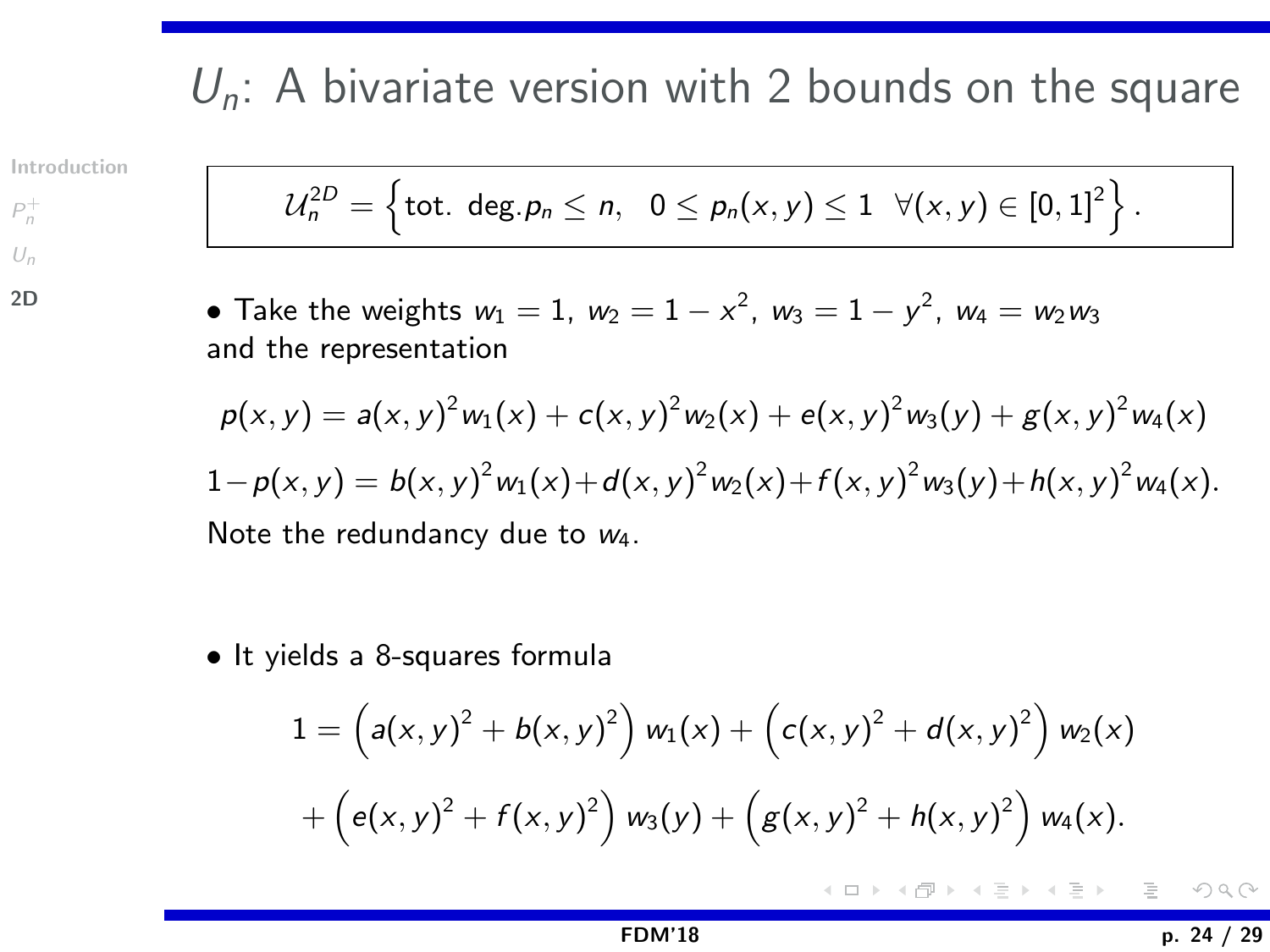#### **Octonions**

[Introduction](#page-1-0)

 $P_n^+$  $P_n^+$  $U_n$  $U_n$ 

[2D](#page-23-0)

• The 1-2-4-8 Hurwiz theorem yields an obstruction to many squares identity at any order. In particular no 6-squares identity available: this is the reason of the redundancy with w4.

• For  $n = 8$ , the solution is given in the form of the Degen identity

$$
(a^{2} + b^{2} + c^{2} + d^{2} + e^{2} + f^{2} + g^{2} + h^{2})(m^{2} + n^{2} + o^{2} + p^{2} + q^{2} + r^{2} + s^{2} + t^{2})
$$
  
=  $(am - bn - co - dp - eq - fr - gs - ht)^{2} + (bm + an + do - cp + fq - er - hs + gt)^{2}$   
+ $(cm - dn + ao + bp + gq + hr - es - ft)^{2} + (dm + cn - bo + ap + hq - gr + fs - et)^{2}$   
+ $(em - fn - go - hp + aq + br + cs + dt)^{2} + (fm + en - ho + gp - bq + ar - ds + ct)^{2}$   
+ $(gm + hn + eo - fp - cq + dr + as - bt)^{2} + (hm - gn + fo + ep - dq - cr + bs + at)^{2}$ .

• It is convenient to rewrite it as an Euler identity with complex numbers. We define  $(i^2=-1)$   $u=a+ib$ ,  $v=c+id$ ,  $w=e+if$ ,  $z=g+ih$ and  $\alpha = m + in$ ,  $\beta = o + ip$ ,  $\gamma = q + ir$ ,  $\delta = s + it$ . The Degen identity rewrites as

$$
|A|^2 + |B|^2 + |C|^2 + |D|^2 = (|u|^2 + |v|^2 + |w|^2 + |z|^2) (|\alpha|^2 + |\beta|^2 + |\gamma|^2 + |\delta|^2)
$$

with

$$
\begin{cases}\nA = u\alpha - v^*\beta - w\gamma^* - z^*\delta, \\
B = v\alpha + u^*\beta + z\gamma^* - w^*\delta, \\
C = w\alpha - z\beta^* + u^*\gamma + v^*\delta, \\
D = z\alpha^* + w\beta - v\gamma + u\delta, \\
\phi = \alpha + \beta + \gamma + \beta.\n\end{cases}
$$
\n(11)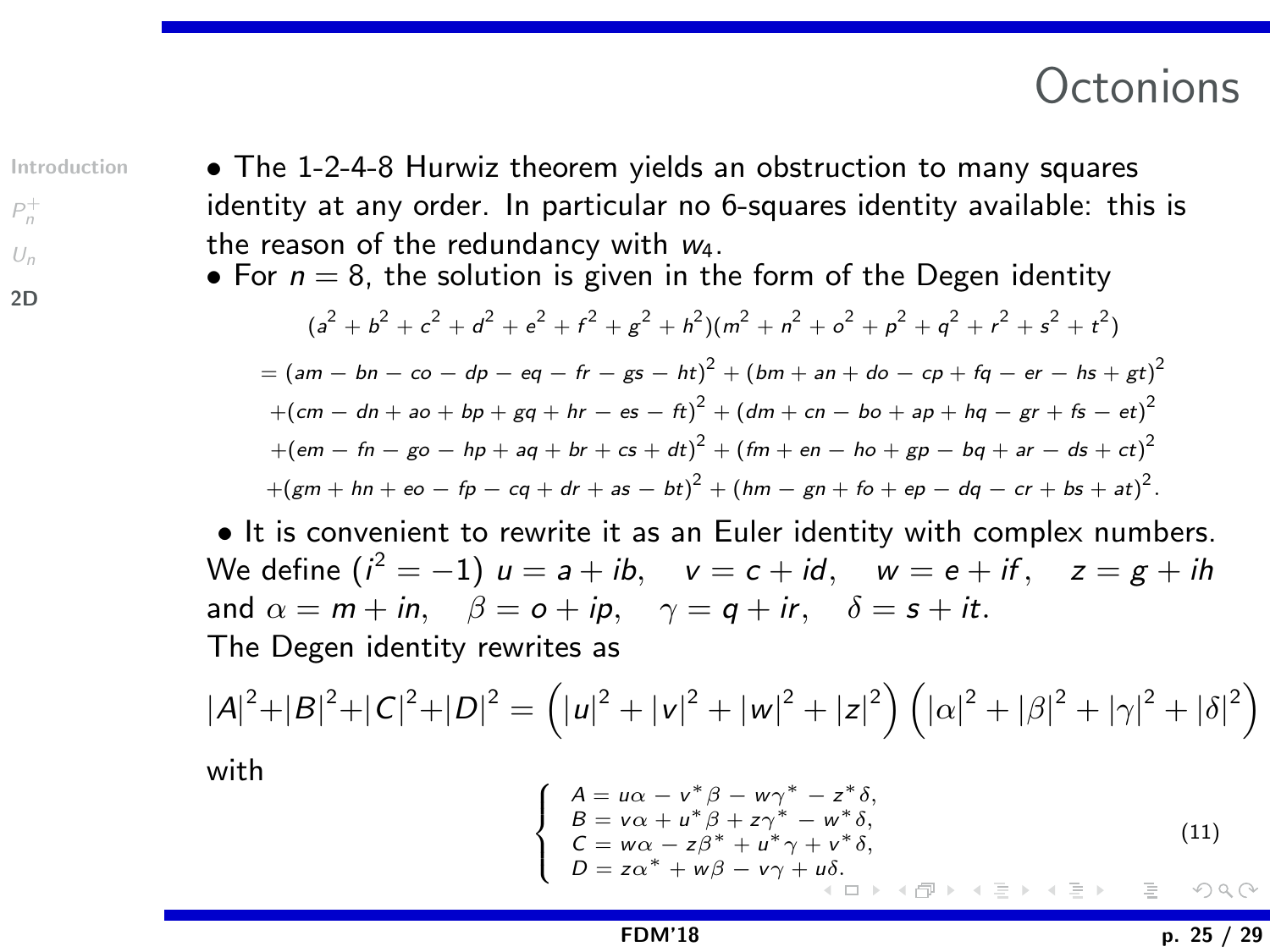# 2D: smooth objective function

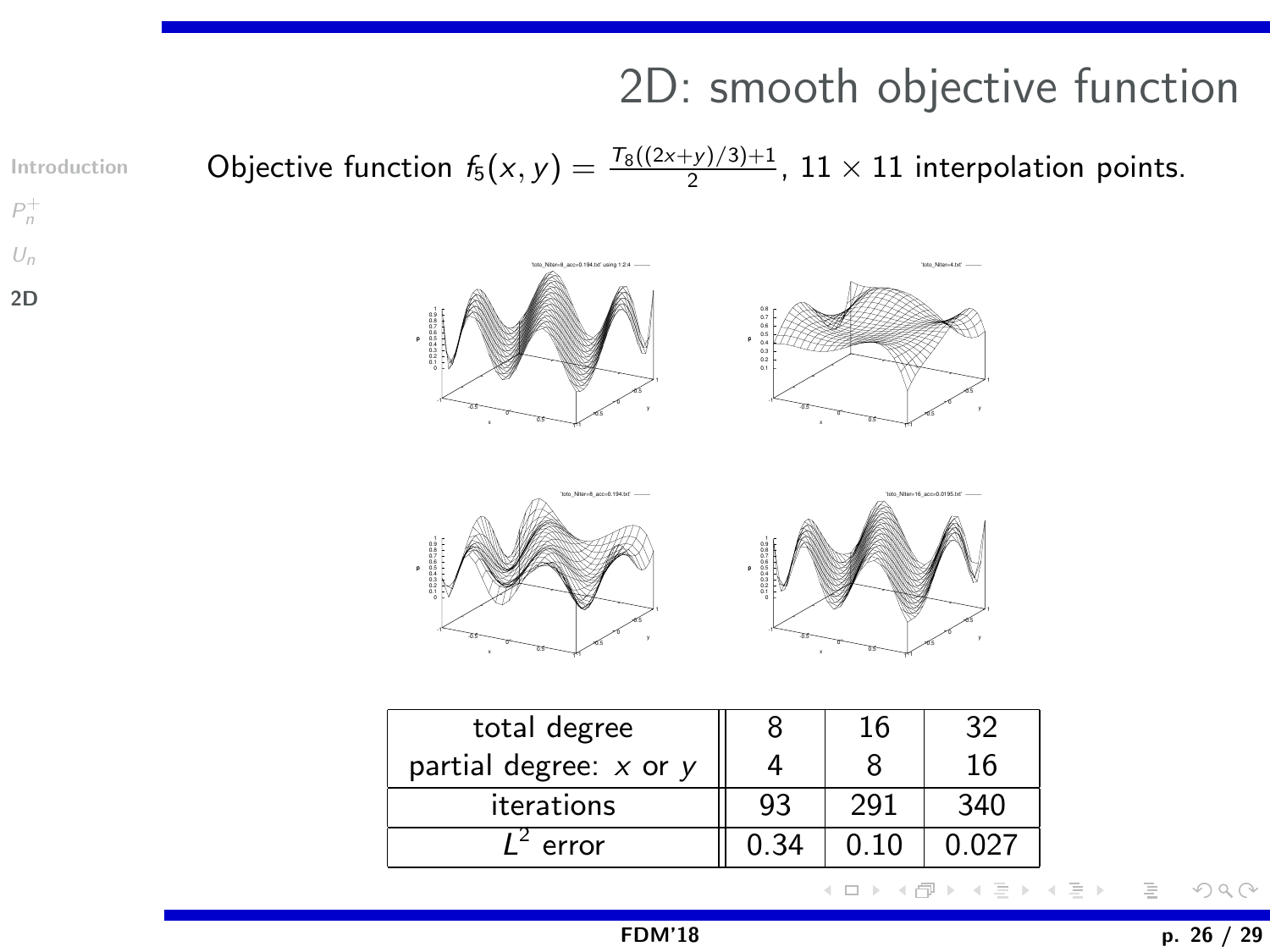# 2D control Gibbs phenomenon

[Introduction](#page-1-0)

 $P_n^+$  $P_n^+$  $U_n$  $U_n$ 

[2D](#page-23-0)

Minimization of the discrete  $L^2$  distance to the objective function  $f_6(x, y) = H(2x + y)$ ,  $f_6 \in BV$ .

The  $L^2$  distance is better in terms of the smoothness and speed of convergence. The number of interpolation points is  $11 \times 11$  and  $n = 10$ then 20.



 $OQ$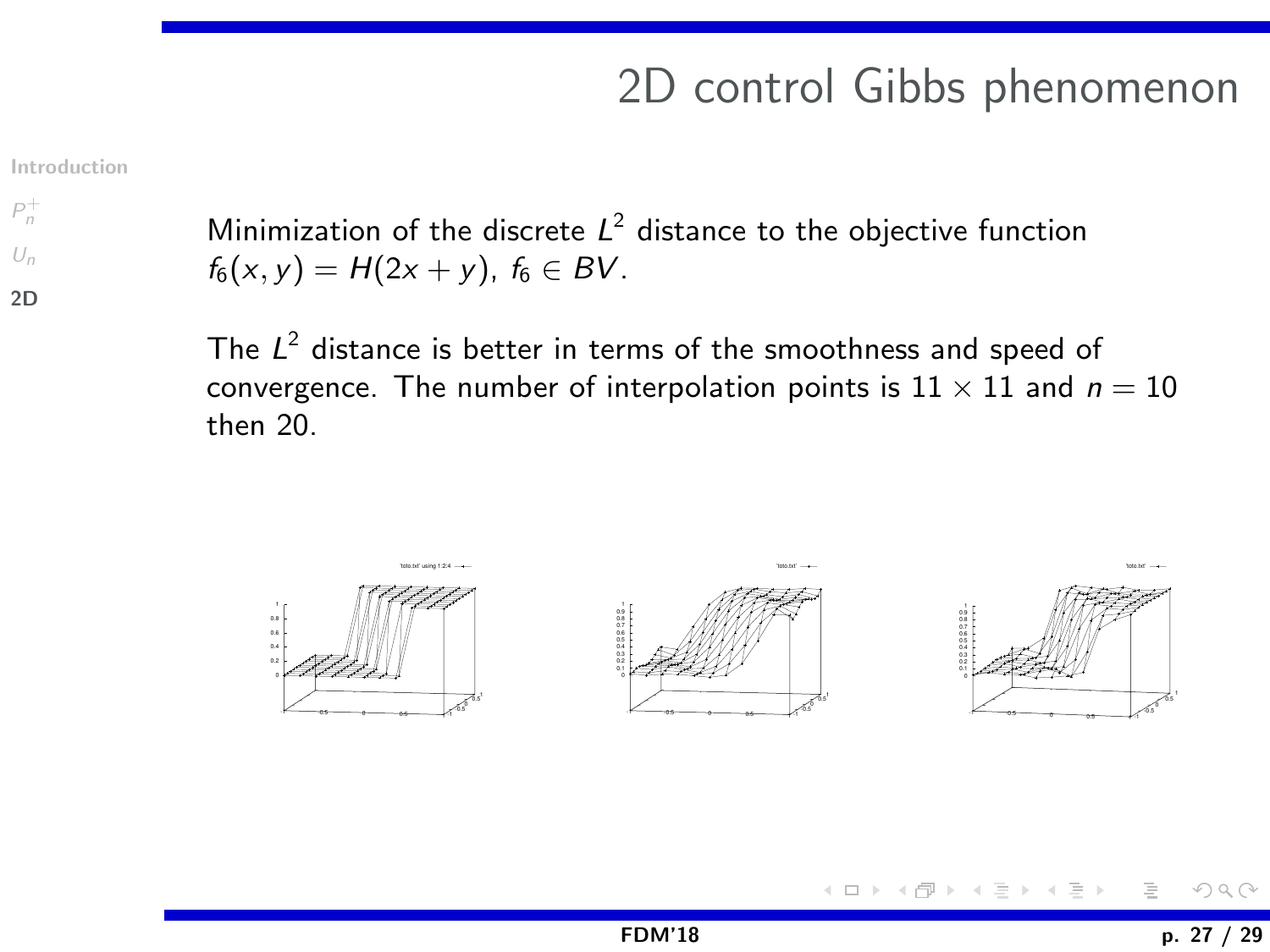# Conclusion



#### $P_n^+$  $P_n^+$  $U_n$  $U_n$

[2D](#page-23-0)

Lukacs Theorem, that is SOS formulas like  $p_n(x) = x a_p(x)^2 + (1 - x) b_p(x)^2$ provides a rigorous basis for **positive interpolation with optimal** polynomial degree and optimal error estimates.

- $\bullet$  Two bounds with quaternions algebra: quaternions algebra yield control of the Gibbs phenomenon
- Application to the design of new families of high-order methods with a priori satisfaction of bounds.
- Potential interest for SL discretization of transport equations and for DG is clear.

Potentialities for the numerical discretization of non linear equations is still to demonstrate.

$$
A \sqcap B \rightarrow A \sqsubseteq B \rightarrow A \sqsubseteq B \rightarrow A \sqsubseteq B \rightarrow O \cup O
$$